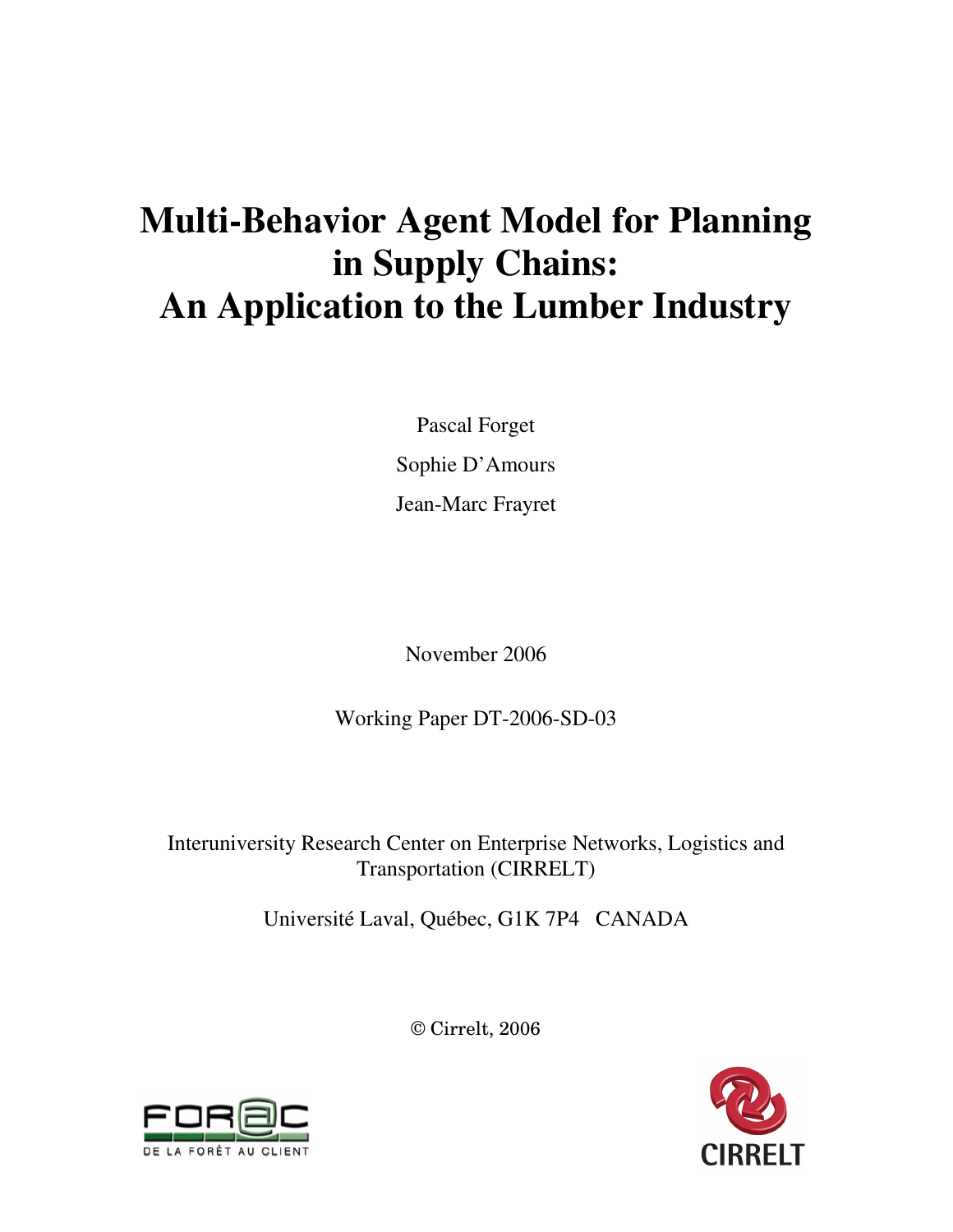*Abstract* — Recent economic and international threats to western industries have encouraged companies to increase their performance in any manner possible. Many look to deal quickly with disturbances, reduce inventory and exchange information promptly throughout the supply chain. In other words they want to become more agile. To reach this objective it is critical for planning systems to present planning strategies adapted to the different contexts, to attain better performances. The development of integrated supply chains and the use of inter-organizational information systems have increased business interdependencies and in turn the need for increased collaboration to deal with disturbance in a synchronized way. Thus, agility and synchronization in supply chains are critical to maintain overall performance. In order to develop tools to increase the agility of the supply chain and to promote the collaborative management of such disturbances, agent-based technology takes advantage of the ability of agents to make autonomous decisions in a distributed network through the use of advanced collaboration mechanisms. Moreover, because of the highly instable and dynamic environment of today's supply chains, planning agents must handle multiple problem solving approaches. This paper proposes a Multi-behavior planning agent model using different planning strategies when decisions are supported by a distributed planning system. The implementation of this solution is realized through the FOR@C experimental agent-based platform, dedicated to supply chain planning for the lumber industry.

*Keywords* — Supply chain management, agent model, agent-based planning systems, advanced planning system (APS), lumber industry.

# **1. Introduction**

Recent economic and international threats to western industries have encouraged companies to increase their performance in any possible way. Many look to rethink their planning systems in a way to quickly react to and correct deviance from established plans, respond to demand, reduce inventory and exchange information promptly throughout the supply chain [20]. In other words companies want to become more agile. Agility can be described as the association of flexibility, which is the ability to react to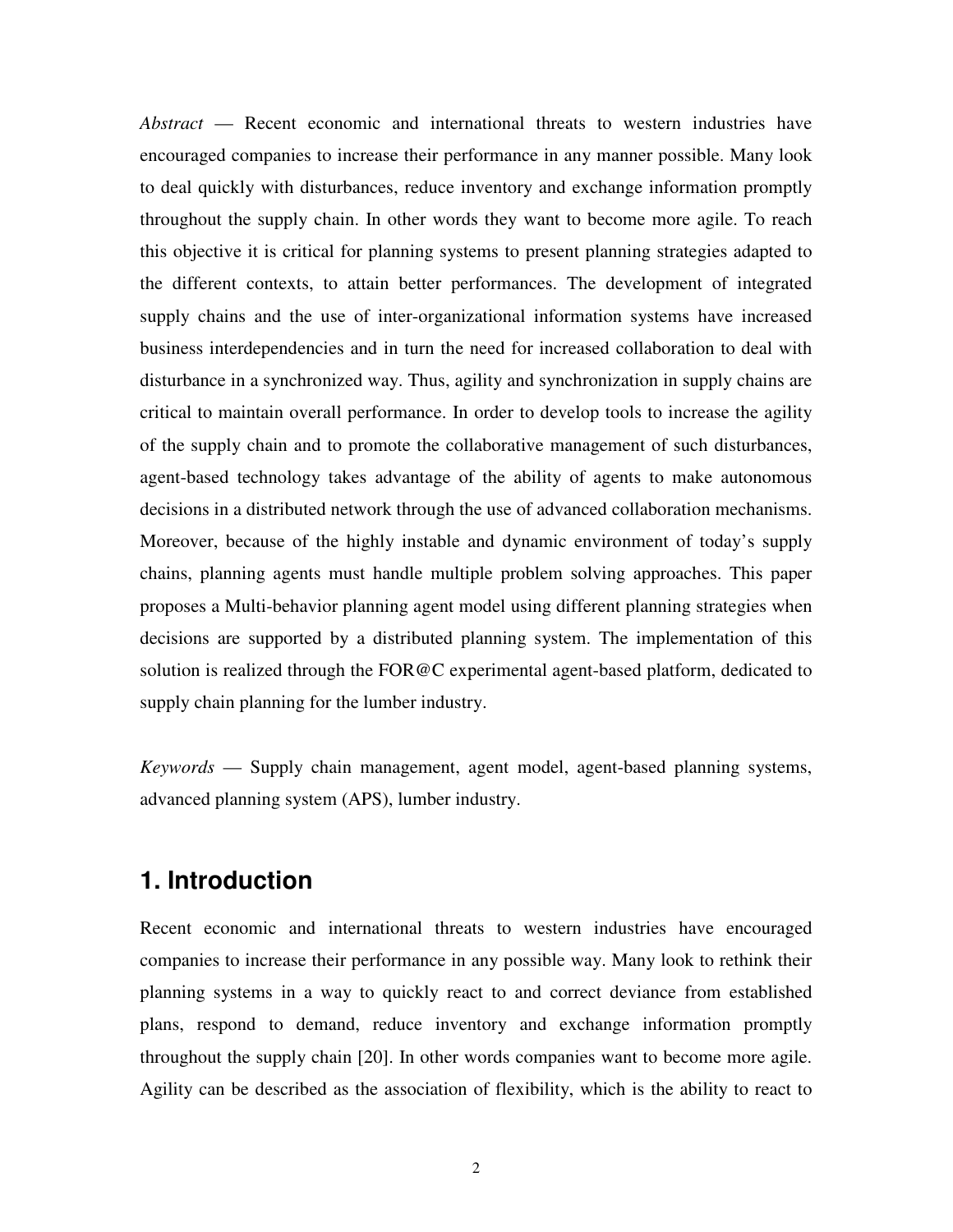changes by presenting different solutions, and high responsiveness, which is the ability to react in a timely fashion. To reach this objective it is critical for planning systems to present planning strategies adapted to the different contexts in order to reach better overall performances. Due to consolidation, the development of integrated supply chains and the use of inter-organizational information systems have increased business interdependencies and in turn the need for increased collaboration to deal with disturbance in a synchronized way. Global organization forces have recognized that performance is not the feature of a single firm, but the complex output of a network of interconnected firms [28]. Thus, agility and synchronization in supply chains are critical to maintain overall performance. Efforts have been deployed to increase supply chain performance as a way to stay competitive with international consortiums. Developed mainly to improve efficiency between partners by increasing coordination and communication, supply chain management has been studied in multiple ways [e. g. 43, 45].

For years supply chains have been (and are still mostly) managed in a hierarchical way, where demand plans (customer orders in a context of dynamic demand) are calculated locally and transmitted to suppliers. This sequential planning gives full autonomy to each company and organizational unit involved, but no effort is invested in synchronizing plans and using partner capacity. In fact, the only synchronization tool is the actual demand plan sent to suppliers in order to improve demand forecast and reduce the bullwhip effect [see 25].

The distributed decision making paradigm provides an interesting approach to increase agility by permitting local correction of the plan, while promoting a global coherence in the supply chain. This is done by keeping planning decisions distributed, yet using close collaboration mechanisms between organizational units to ensure synchronization of production plans. Agent-based technology provides a natural platform that takes advantage of the autonomy of agents and their ability to make decisions in a distributed context, using collaboration and goal-driven decisions. A distributed agent-based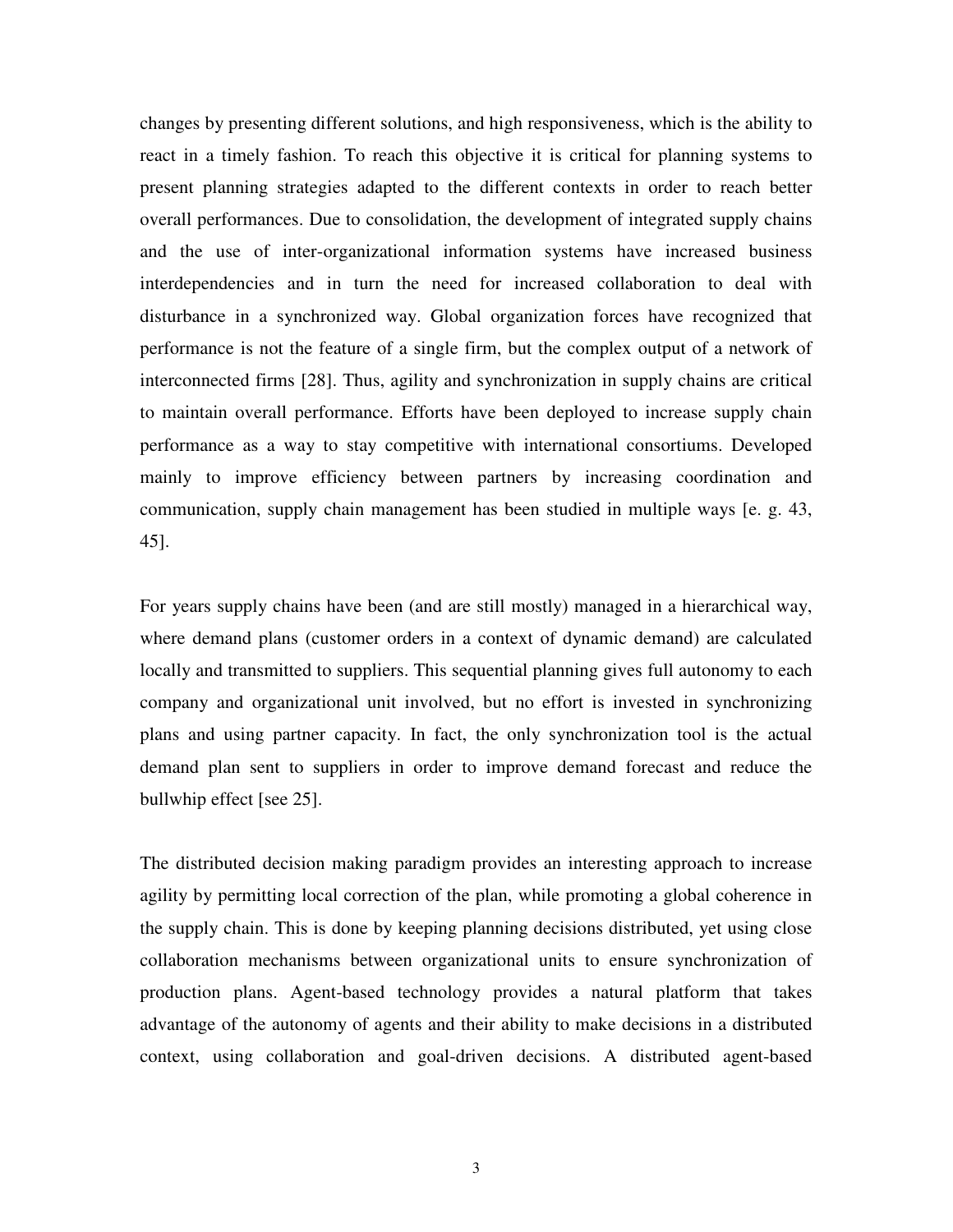Advanced Planning and Scheduling system (d-APS) could maintain a real-time plan by re-planning locally and allow for collaboration between agents to deal with disturbances.

At the same time, the highly instable and dynamic environments of supply chains ask for an increased ability for planning systems to correct deviance from disturbance in an adapted way. This can be possible by increasing the intelligence of planning agents, in order to give them sufficient competencies to use the right strategy for the right situation. There is a need to clarify what competencies are needed and how they can be used in an agent-based system to show efficient behaviors to react promptly to disturbances and to correct unwanted situations.

In this paper, Section 2 provides a literature review on supply chain planning and how disturbances are handled in such complex environments. Different uses of agent-based technologies in supply chains and different agent architectures proposed in literature are presented. Then, Section 3 describes the Collaborative Event Management approach, which proposed how collaboration between production units could be used to deal efficiently with disturbances. In Section 4, we explain the experimental agent-based planning platform developed by the FOR@C Research Consortium, which is dedicated to supply chain planning for the lumber industry. Our contributions to the literature are presented in Sections 5, 6 and 7. In Section 5, an agent conceptual model is presented, geared with tools designed to improve agility and synchronization in supply chains. Section 6 details the Multi-behavior agent model, which is an extension of our conceptual model. Section 7 describes a possible implementation of the agent, using different planning protocols, in order to give an idea of the full potential of the agent. We describe briefly how we plan to simulate and test the agent model. Finally, in Section 8, we present our conclusion.

The North American lumber industry represents a perfect context for this agent model. In fact, this industry is highly distributed, with many production units interacting in all activity levels. This industry is characterized by stochastic disturbances in many aspects of its supply chain, mainly due to the heterogeneous aspect of the resource, uncertain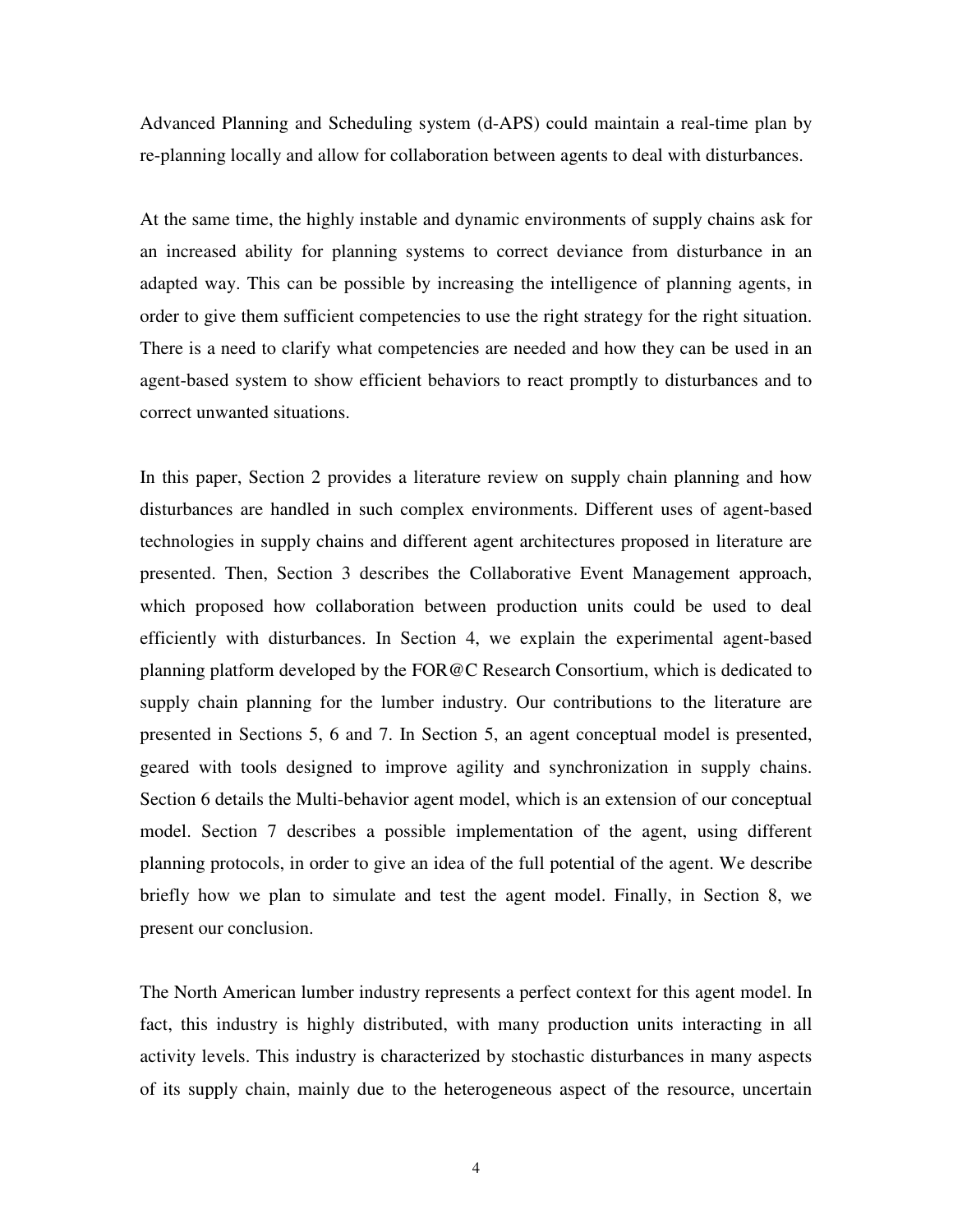process output, production of co-products and by-products, price variation in the spot market and demand variation in commodity markets.

# **2. Literature review**

### *2.1. Planning in supply chains*

Supply chain planning involving different companies represent an important challenge. Partners do not exchange private information easily and are reluctant to share a common database [43]. When organizational units are part of the same company, which can be called an internal supply chain or intra-organizational supply chain, centralized information and planning systems are sometimes used. Gathering information in a centralized management system and redistributing plans can ensure synchronization and optimization of plans. Decision support systems, such as Advanced Planning and Scheduling (APS) systems are sophisticated sets of decision support applications using operational research (OR) techniques to find optimal solutions to complex planning problems [18]. However, even in an internal supply chain, when the number of organizational units grows, planning problems become more complex and hard to handle in a centralized way. Also, because of the quantity of information only available locally and the time it takes to plan the entire supply chain, plans are sometimes not feasible and the supply chain demonstrates low reactivity. In fact, currently available software solutions generally do not provide the necessary support to network organizations and are clearly insufficient in planning and coordinating activities in heterogeneous environments [6, 43]. Moreover, planning, scheduling and traditional control mechanisms are insufficiently flexible to react to rapid changes in production modes and client needs [27]. In other words, traditional systems have not been developed to work in decentralized, dynamic and heterogeneous environments.

In recent years there has been a trend of new management systems emerging. Because coordination cannot be implicitly transmitted from a top level, collaboration and coordination mechanisms are needed to insure synchronization and consistency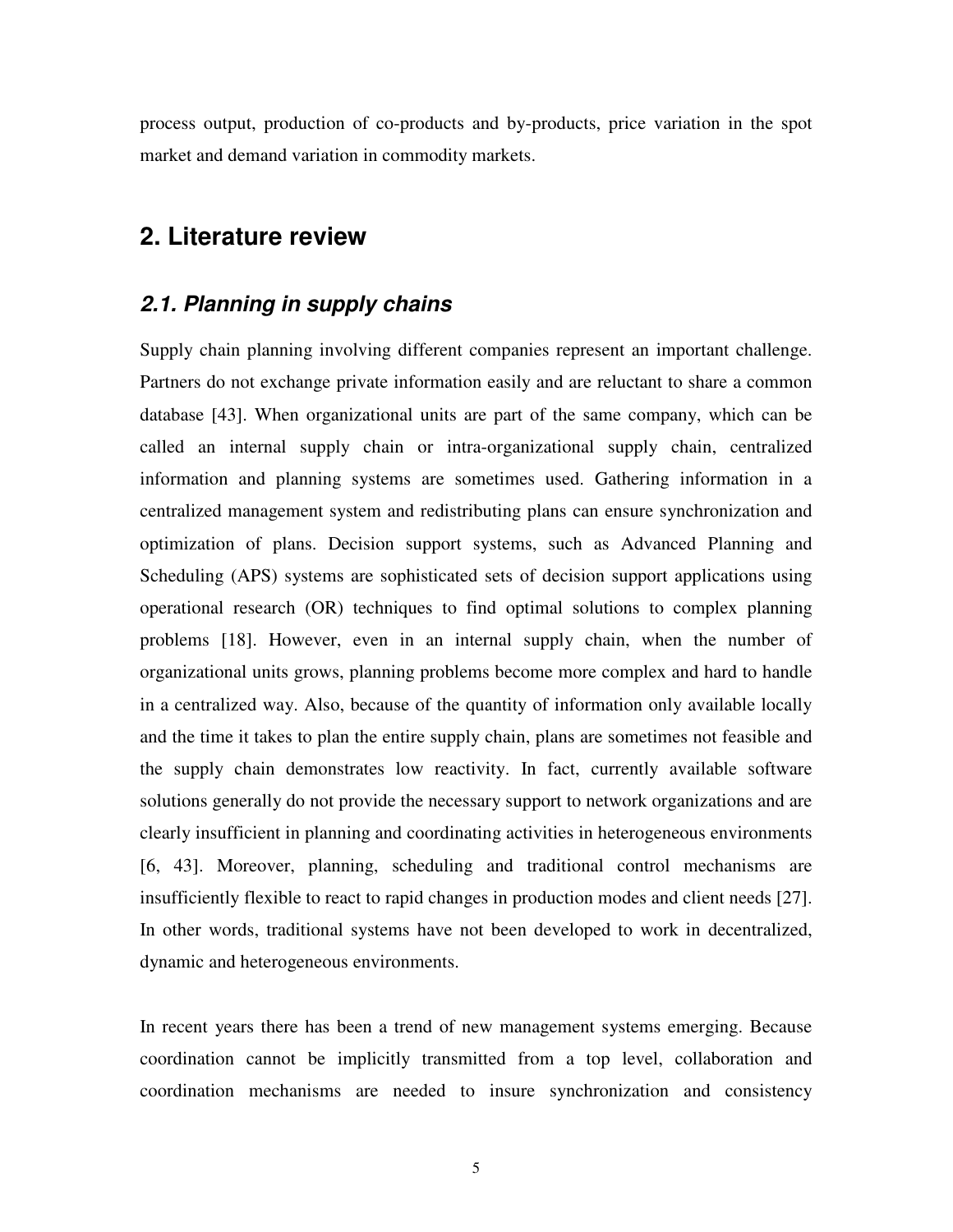throughout the supply chain. This opened the way to an entire new research domain, which is supply chain management (SCM), where researchers are interested in coordination and decision making between supply chain partners to optimize the supply chain performance [45].

### *2.2. Dealing with disturbances in supply chains*

A major difficulty in supply chain planning is dealing with disturbances in an efficient way. In fact, disruptions and uncertainties have been a problem since the beginning of systemized manufacturing and remains an important subject [5]. Disturbances can take different forms, such as change in demand, machine breakdown, late delivery, employee sickness, etc. In a dynamic environment, as in a production plant, as soon as a plan is released, it is immediately subject to random disruptions that quickly render the initial plan obsolete [2]. The traditional way to avoid disturbance related problems is to keep inventories. In fact, inventory exists as an insurance against uncertainty [13]. While costly, this approach considerably reduces flexibility, because stocked products must be sold even if demand has changed. In contrast, less stock means reducing the overall inventory investment, freeing up available cash flow and improving end-customer service [13]. Keeping low inventory requires close collaboration with partners to ensure precise information on needs.

Companies experience business interdependencies in their day to day operations. They therefore acknowledge that the behavior of one can influence another. In a highly dependent network of entities, when activities are tightly planned, disturbances can have important repercussions throughout the supply chain. For example, a major mechanical breakdown in a strategic third-tier supplier can reduce supply availability for several days, which can have tremendous impacts on the whole supply chain, translating in a delay for the final client. Another example is a quick change in demand pattern. When such change happens, every demand plan exchanged between each partner must be updated. If it is not done in a very short period of time, inventories will pile-up and money will be wasted. To counter these problems and their repercussions on the supply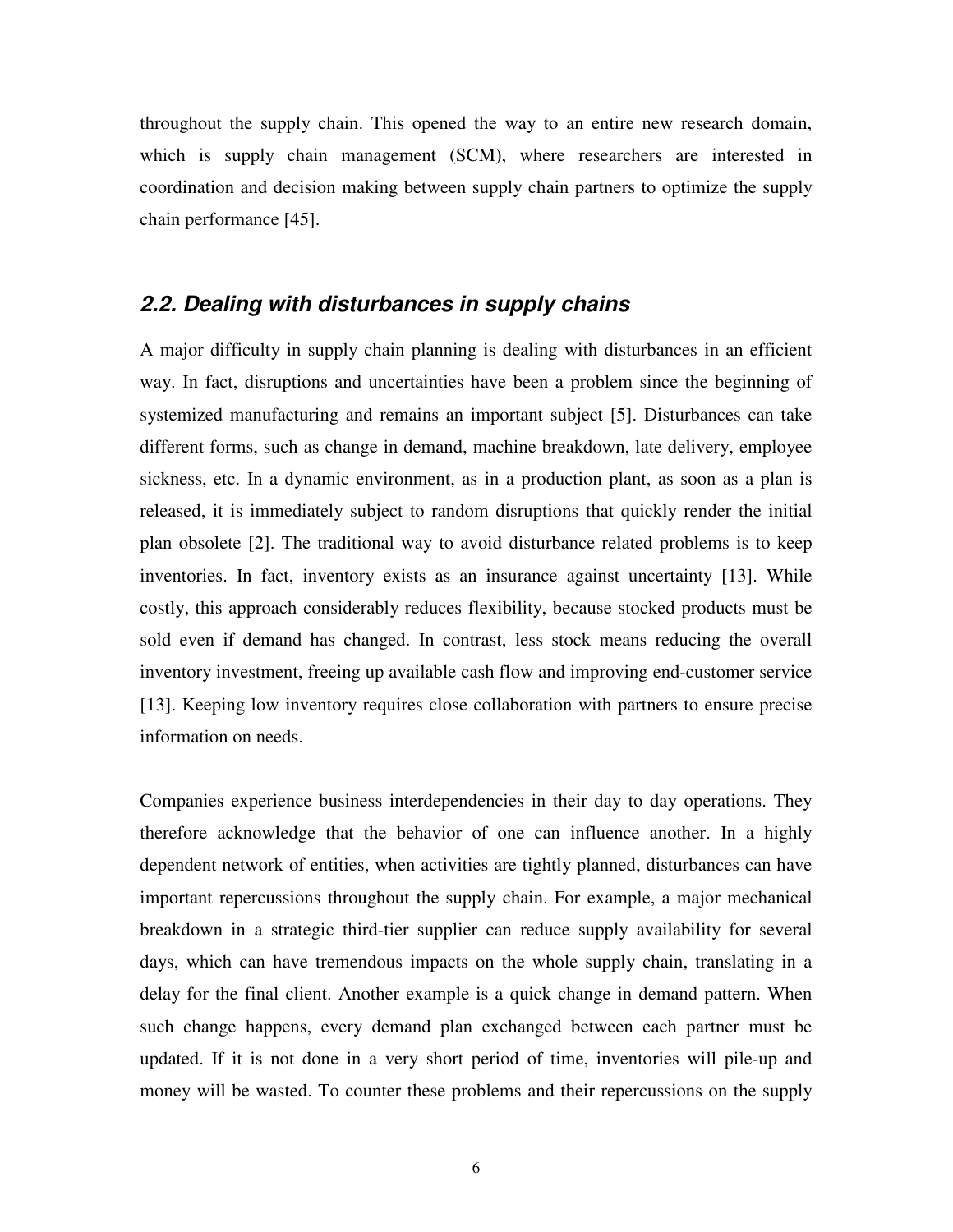chain, CPFR (Collaborative Planning, Forecasting & Replenishment) methodologies are used and forecasts are prepared jointly.

Much work has been done for dealing with disturbances and uncertainty in a production context. Aytug et al. [5] present a literature review on production scheduling facing uncertainties in the context of a shop floor. Some researchers have presented works on Reactive Scheduling [e.g. 24], which is dedicated to the continuous adaptation of the schedule in a real-time context, with the objective of minimizing perturbations to the initial schedule. Confronted with disturbances, other researchers have worked on finding approaches to modify plans while minimizing impacts on performance using OR techniques [e.g. 2, 3, 7] and artificial intelligence (AI) techniques [e.g. 39]. Replanning is about repairing or starting a new plan in order to adapt to a new context. Robust scheduling is another approach to deal with disturbances, where the objective is to build a schedule with the best worst-case performance [e.g. 12]. Authors have also presented classifications, management frameworks and planning system requirements to deal efficiently with disturbances [11, 13, 17, 33].

# *2.3. Agent-based system in supply chains*

A new trend of distributing decisions has resulted in the development of planning systems with agent-based architectures. These approaches are rooted in multi-agent technologies, coming from the AI domain [46]. Agent-based systems focus on implementing individual and social behaviors in a distributed context, using notions like autonomy, reactivity and goal-directed reasoning [9]. The emergence of agent-based systems has represented a real breakthrough in the research world, including researchers from various domains, such as biology, sociology, transportation, management, production, logistics and the military. Agent-based systems are computer systems made from a collection of agents, defined as intelligent software with specific roles and goals, interacting with each other to make the most appropriate decision according to the situation, in order to carry out their part of the planning task [26]. Distributed planning demonstrates many advantages over central planning. For complex problems, sub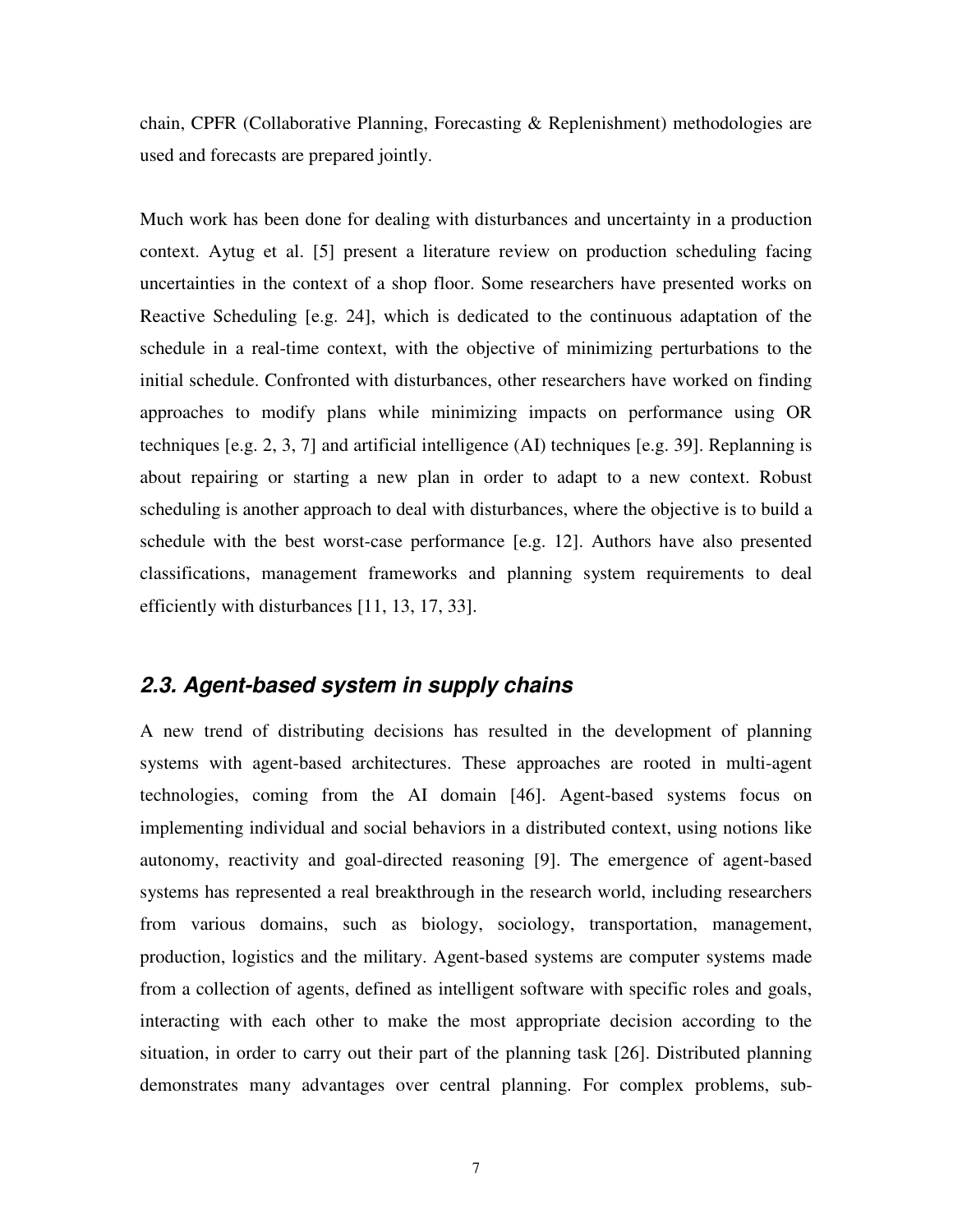problems are easier to solve than centralized problems. Because decisions are distributed to different entities, reactivity to changes is increased. Also, due to the fact that local problems are smaller, it is possible to add more details in resolution, which is likely to improve feasibility of plans. The challenge here is that global supply chain performance is linked to agent collaboration capabilities to find acceptable compromises, insuring synchronization of plans.

Agent-based technology has already been applied to different areas in supply chain management. Parunak [31] provides a taxonomy of agent technology applied to industrial use and how it can be used in an operational context. He presents a dozen of case studies involving industrial agent-based systems, describing types of agents used, structure, protocols and maturity. Shen & Norrie [41] describe more than 30 research projects addressing scheduling, planning and control. More recently, Caridi et al. [10] present a survey and a classification of the different application domains of published multi-agent projects, denoting their degree of maturity. More specifically, agent-based planning systems have been proposed to manage supply chains and deal with disturbances. Montreuil et al. [28] present the NetMan architecture, an operation system for networked manufacturing organizations that aims to provide a collaborative approach to operations planning. Although the authors created an architecture able to manage unplanned events, they do not present specific behaviors to solve problems following disturbances. Based on intelligent *holons*, Fletcher et al. [16] present a conceptual architecture of a lumber processing system to improve flexibility and fault tolerance. The ProPlanT multi-agent platform [32] gives decision-making support and simulation possibilities to distributed production planning. With communication agents, project planning agents, project management agents and production agents, they use negotiation, job delegation and task decomposition instead of classic planning and scheduling mechanisms. In order to reduce communication traffic, social knowledge is precompiled and maintained, which represents information about other agents. Building on these research works, we propose to extend the representation of coordination mechanisms in order to increase supply chain agility and synchronization.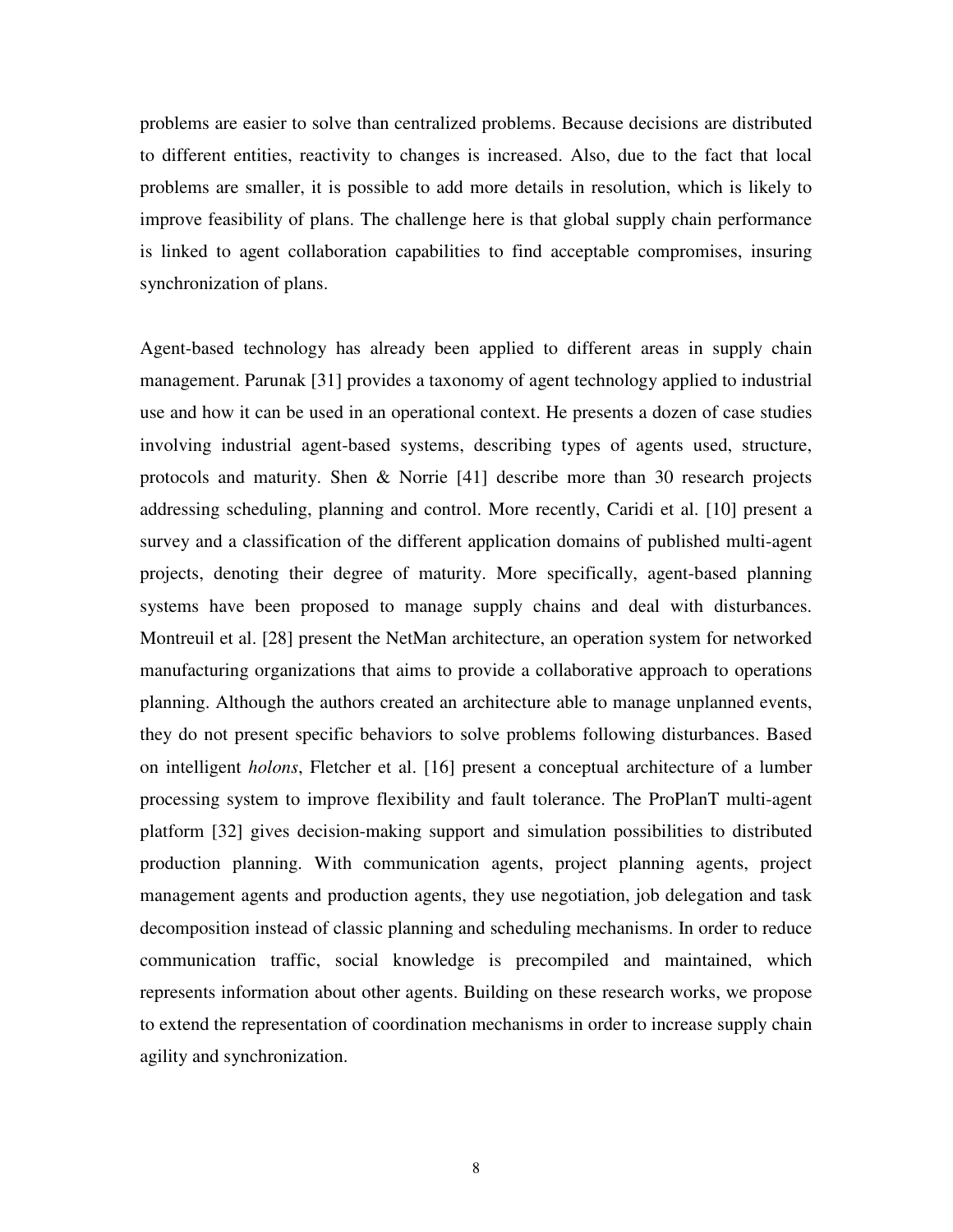### *2.4. Agent architectures*

Agents can be designed in various ways. The architecture of an agent has a direct impact on his behavior and how he reacts when confronted with different situations. Several classifications of architectures are proposed in the literature [e.g. 9, 42]. Basically, three main architectures are prominent: reactive, deliberative and hybrid agents. Reactive and deliberative agents represent extreme cases of behaviors, whereas hybrid agents are positioned somewhere between the two.

A reactive architecture basically links specific inputs to specific outputs. For example, for a specific observation in the environment, the agent has a pre-determined action. These agents have no internal representation of their world and no symbolic representation of knowledge. Although this architecture can perform very well in simple environments, an agent can show a lack of intelligence and adaptability in a more complex world. An evolved reactive architecture is presented by Brooks [8], which is the subsumption architecture, also called behavior-based architecture. Instead of a single specific reaction to an input, the reactive agent is decomposed into behaviors which are small independent processes that can be triggered, and where some cancel others. Instead of implementing a simple reactivity mechanism, the agent shows an emergent intelligent behavior, resulting from adaptation to his environment. The main advantage of this architecture is the fast adapted response, because no complex processing is needed. The disadvantage is the difficulty in creating oriented behaviors that follow long term goals and strategies.

In contrast, deliberative agents use their knowledge about their environment and their internal goals to plan and execute actions. They translate information from the world into symbolic knowledge, which they use to update their internal data base. The BDI (Belief-Desire-Intention) architecture [34] is a well-known example of a deliberative architecture, where the agent uses his knowledge about the world (belief) and his goals (desire) to build a plan of action (intention). The advantage of this architecture is the possibility to plan a sequence of actions, in order to meet long term goals. The agent can understand a complex environment and take an appropriate decision following a set of specific inputs. The disadvantage is the slow reaction time in dynamic environments,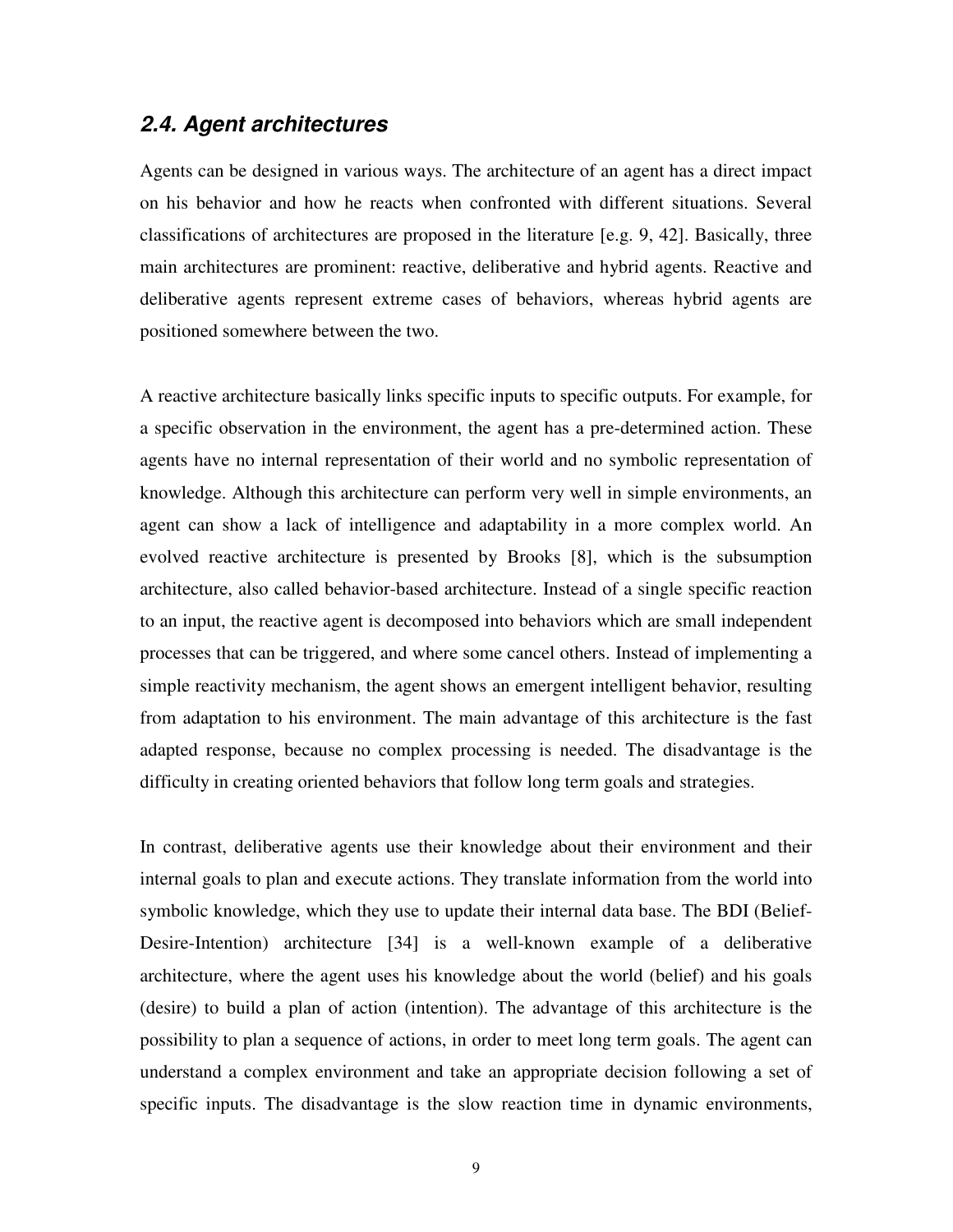where situations can change while the agent is processing to find a suitable action. Also, the problematic of knowledge representation is complex and represents an entire research domain where researchers have been studying new approaches for years [e.g. 30].

Hybrid agents fit in between these extremes to find an optimal balance of these behaviors. Many authors have presented such architectures. The InteRRaP architecture [29] is a layered-based model, composed of three different layers: a behavior-based layer, a local planning layer and a cooperative layer. For a new situation, the agent first tries to find a rule in the behavior-based layer, which represents the reactive part of the agent. If no rule is known, the agent uses his second layer, the local planning layer, where a plan is built to solve the problem, following his own goals. If no solution is found, the agent uses his last layer, the cooperative layer, where he collaborates with other agents to find a feasible solution. Hybrid agents try to compile advantages of both reactive and deliberative architectures, using the best behavior in each situation. The main challenge of this architecture resides in the difficulty for the designer to co-ordinate the different layers in order to see an emergent coherent and intelligent agent behavior [9].

### *2.5. Hybrid agent architecture in supply chain planning*

Several architectures and agent models have been adapted in supply chain context, specifically to improve supply chain performance by planning activities across business units and reacting to disturbances. The variety of possible disturbances, their stochastic distribution and their interactions make supply chain planning a highly complex task, raising the need for deliberative behavior capable to fit the best action possible for an encountered situation. On the other hand, because the context of supply chains often necessitates immediate reaction to changes, fast replanning and instant reply to customer, there is a need for responsiveness mostly provided through reactive behaviors. Therefore, hybrid agents exhibit high potential to support supply chain planning.

As presented earlier, the InteRRaP architecture provides an interesting approach able to react and deliberate when confronted with disturbances, using different capability levels.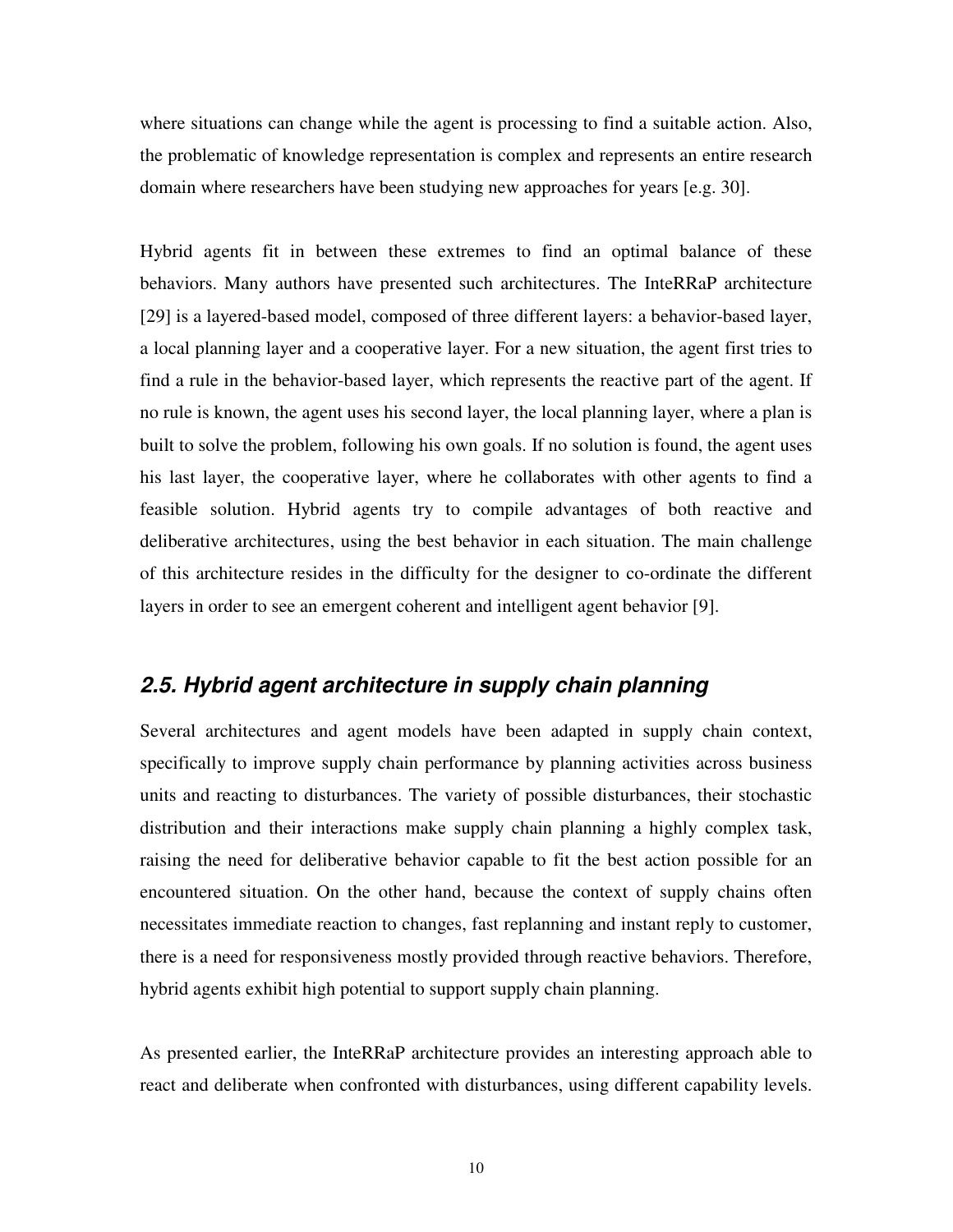The agent can build action plans, depending if an event requires a reactive response, local planning or collaboration for planning. The Agent Building Shell (ABS) [17] is a collection of reusable software components and interfaces needed for any agent involved in a supply chain management system. The ABS is geared to handle perturbations caused by stochastic events in a supply chain. In this architecture, most of the efforts have been focused on defining communication and collaborative aspects. This is done through timely dissemination of information and coordinated revision of plans across the supply chain. The tri-base acquaintance model (3bA) [26] is a collaboration capable wrapper added to an agent. It provides the possibility of dealing with disturbances in a global perspective instead of resolving problems only in a local view. This is accomplished by using information about other agents without the need of a central facilitator. Theses authors present an example of applications in supply chains and they define the social knowledge needed to increase the efficiency of agents.

The literature proposes different agent-based solutions to help supply chain planning. Most of them use predetermined actions in order to react to specific disturbances. Although it can be sufficient in particular contexts, many situations require a sequence of tasks in line with agent own goals and partners' needs. Also, because more than one solution can by applied and a multitude of factors can have an impact on the best decision possible, the agent must know the different behaviors and when they can be applied. There is a need to specify these behaviors, how collaboration should be used and when the agent should use them.

# **3. Collaborative event management**

To emphasize the importance of collaboration when dealing with disturbances in manufacturing supply chains, we first introduce the Collaborative Event Management (CEM) approach. This approach represents our general vision on how collaboration should be exploited to deal with disturbances (or events) within any manufacturing system in a supply chain. Due to interdependencies between business partners, there is a need to coordinate the production planning processes to solve problems resulting from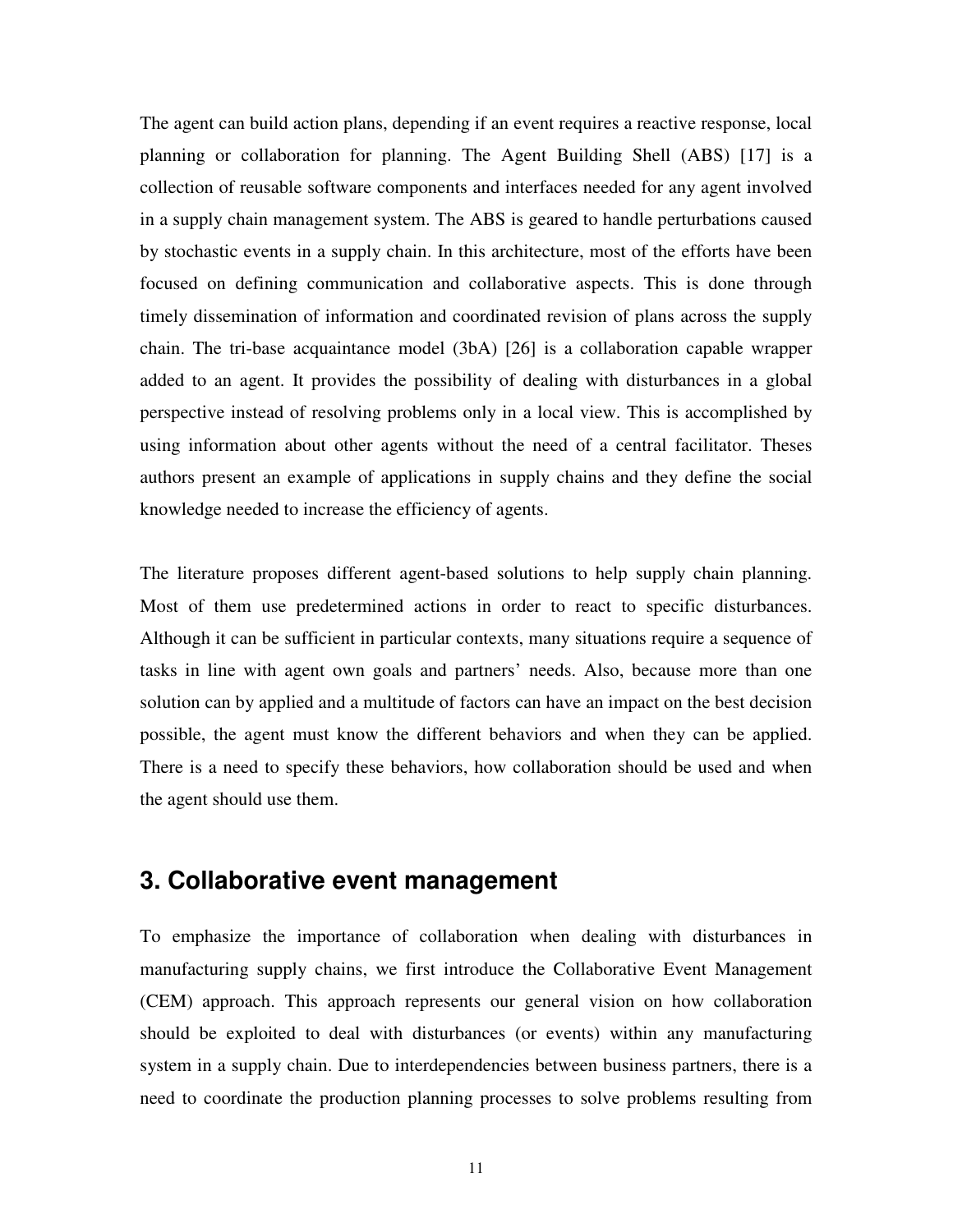disturbances in a timely and efficient way. In a CEM perspective, we represent manufacturing activities in three different phases (see Figure 1), which are the *planning* phase, the *control* phase and the *shop floor / simulation* phase, by presenting the interactions between two different production units.



The planning phase (1) includes the creation of the initial plan by both production units individually. After initial planning, they collaborate and coordinate efforts to adjust plans, in order to reach the best profit. This collaboration between units is essential to insure production plan synchronization, in order to avoid delays and unfeasibly solutions. Capacity anticipation and scheduling anticipation can be used to help to build feasible plans and facilitate collaboration. Also, if a direct communication channel is not available or time is limited, it is possible to substitute collaboration by anticipation of partner's objectives. When completed, production plans are transmitted to the control phase (2), where validation and scheduling are performed. At this time, the control phase is used to dedicate resources to specific production tasks and make sure plans can be followed. The shop floor / simulation phase (3) uses scheduling plans transmitted to execute (or simulate) production. When a production unit is no longer able to follow the plan (because a perturbation of any kind), a local solution is looked for and deployed. When it is not possible to find such a solution, a feedback message is sent to the control phase, where collaboration can be used between production units to find a compromise in order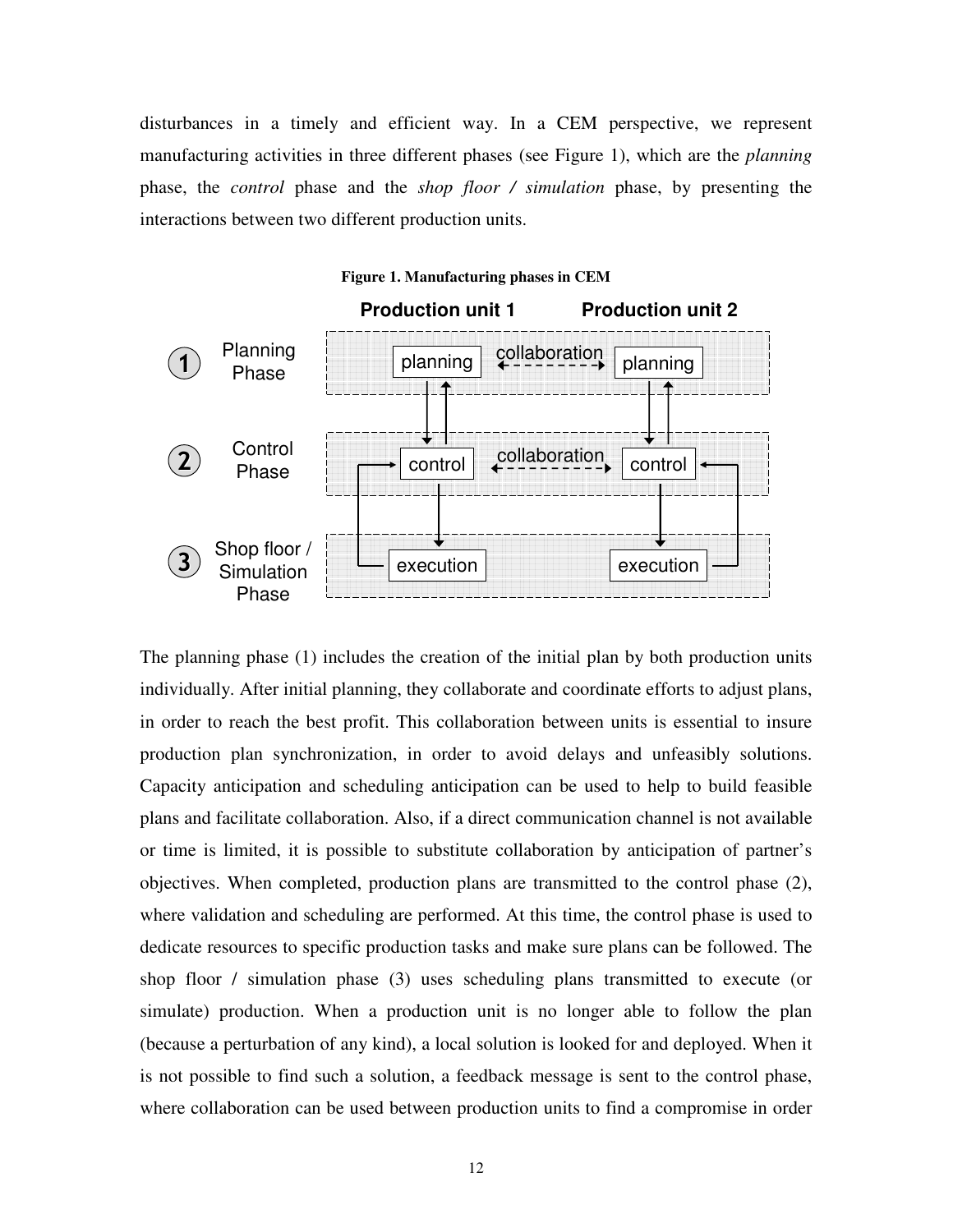to deal with the perturbation. Examples of compromises can be changes in delivery dates, changes in products and new production plans.

CEM puts collaboration at the heart of the planning activities, but leaves place for local correction when it is possible. With extended collaboration protocols and anticipation of the impacts of their decisions, it is possible to propose problem solving techniques to face unforeseen disturbances. Such an approach can smooth transitions in the supply chain, reducing safety stocks and lead times usually kept to cope with undesired impacts. CEM provides input to create agents with appropriate characteristics, especially when applied to an agent-based planning system, like the FOR@C experimental platform.

# **4. FOR@C Experimental platform**

For many years, the planning processes in the North American lumber industry have not been questioned. Due to the highly heterogeneous nature of the resource (i.e. trees) and the inherent complexity of forecasting production throughput, the dominant thinking was to produce the maximum volume with the resource available (*push production*). Because of the commodity nature of the final product and the standards of sizes and grades, production is oriented towards large batches [19] to take advantage of economies of scale. This industry can be characterized by large inventories, low flexibility and low agility. The recent economic and international threats to the lumber industry have encouraged North American companies to rethink their planning processes. In order to compensate for the lack of control over the stochastic elements related to lumber production, an increase in the exchange of information between the different production centers is necessary, as is their ability to react quickly in a coordinated manner to changes. Also, in order better fulfill client needs and reduce missed sale opportunities, a *pull production* approach must be prioritized. In other words, instead of producing a maximum of expected high value products and offering them to the clients, the aim is to meet clients orders and to produce what is needed.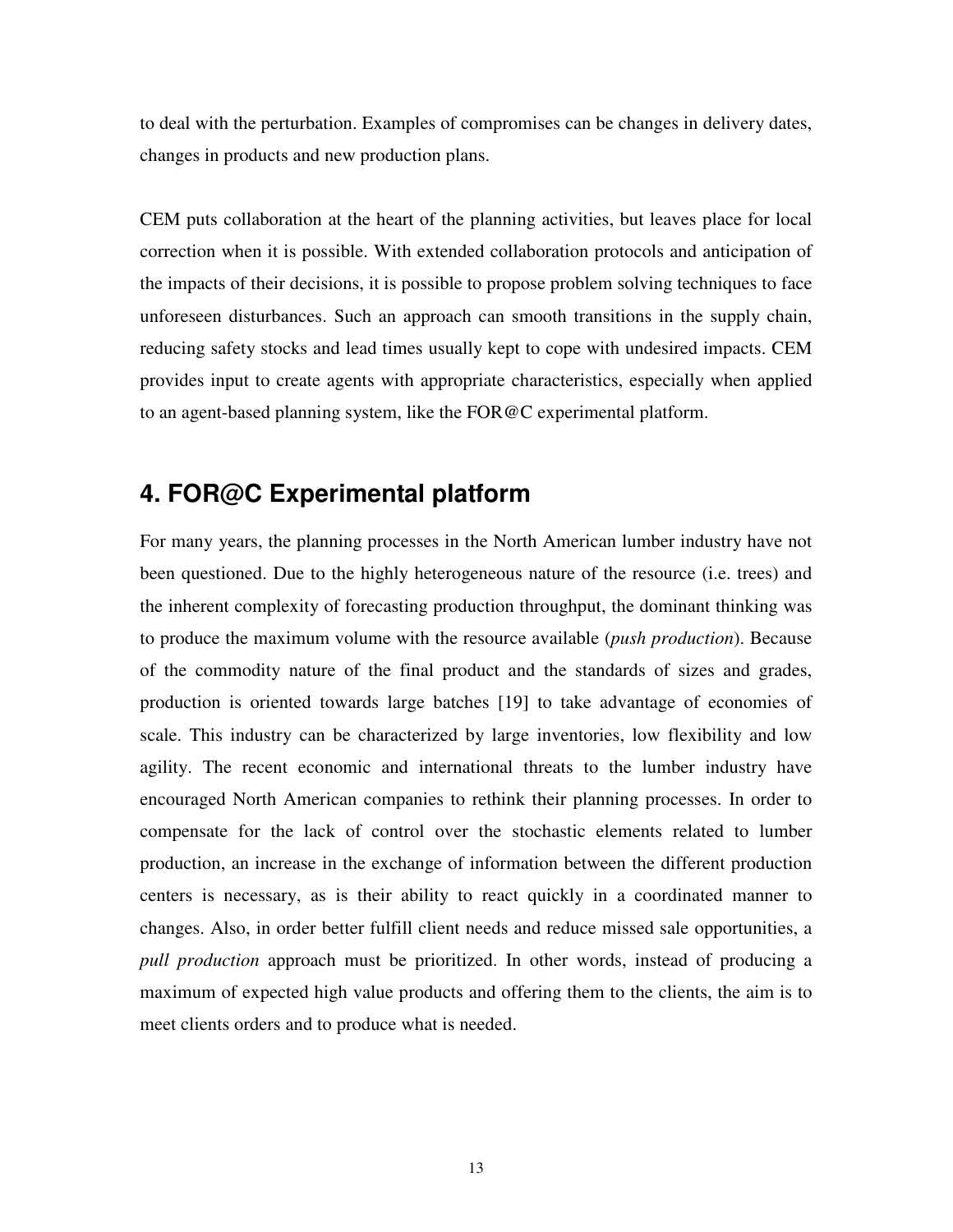With the purpose of developing a new planning approach for the lumber supply chain, the FOR@C Research Consortium of the Université Laval (Quebec, Canada) has developed an experimental planning platform built on an agent-based architecture for advanced planning and scheduling (APS), with interaction mechanisms inspired from FIPA (Foundation for Intelligent Physical Agents) standards. This architecture combines agentbased technology with OR techniques to take advantage of the ability of agents to integrate distributed decision problems, and the ability of OR to solve complex decision problems [19]. Because of the distributed context of the supply chain and the use of agents, this experimental platform can be described more precisely as a distributed APS (or d-APS), where the first issue is to plan and coordinate all supply chain operations. This platform allows the different production centers to plan and correct deviance independently in line with their own needs, while maintaining feasibility and synchronization by collaborating with partners. By using a mix of pull and push production, each agent tries to first answer client's needs, and then complete the production plan with other products. By distributing planning decisions among specialized planning agents, using adapted optimization tools, the experimental platform increases agility in the supply chain. Also, the use of advanced conversation protocols between the agents insures the synchronization of production plans and a global feasibility for the supply chain.

### *4.1. Description of a planning unit*

The agent-based architecture presented by FOR@C is based on the functional division of the planning domains, inspired by the SCOR model proposed by the Supply Chain Council [44]. Planning units divide activities between specialized production planning agents: a sawing agent, a drying agent and a finishing agent, since each of these planning problems are quite different in terms of the way the process and the set-up are conducted. Each of these agents is responsible for supporting the planning of his production center in terms of production output each day. Other agents are also part of the architecture, such as the deliver agent, source agent and warehouse agent. This paper focuses particularly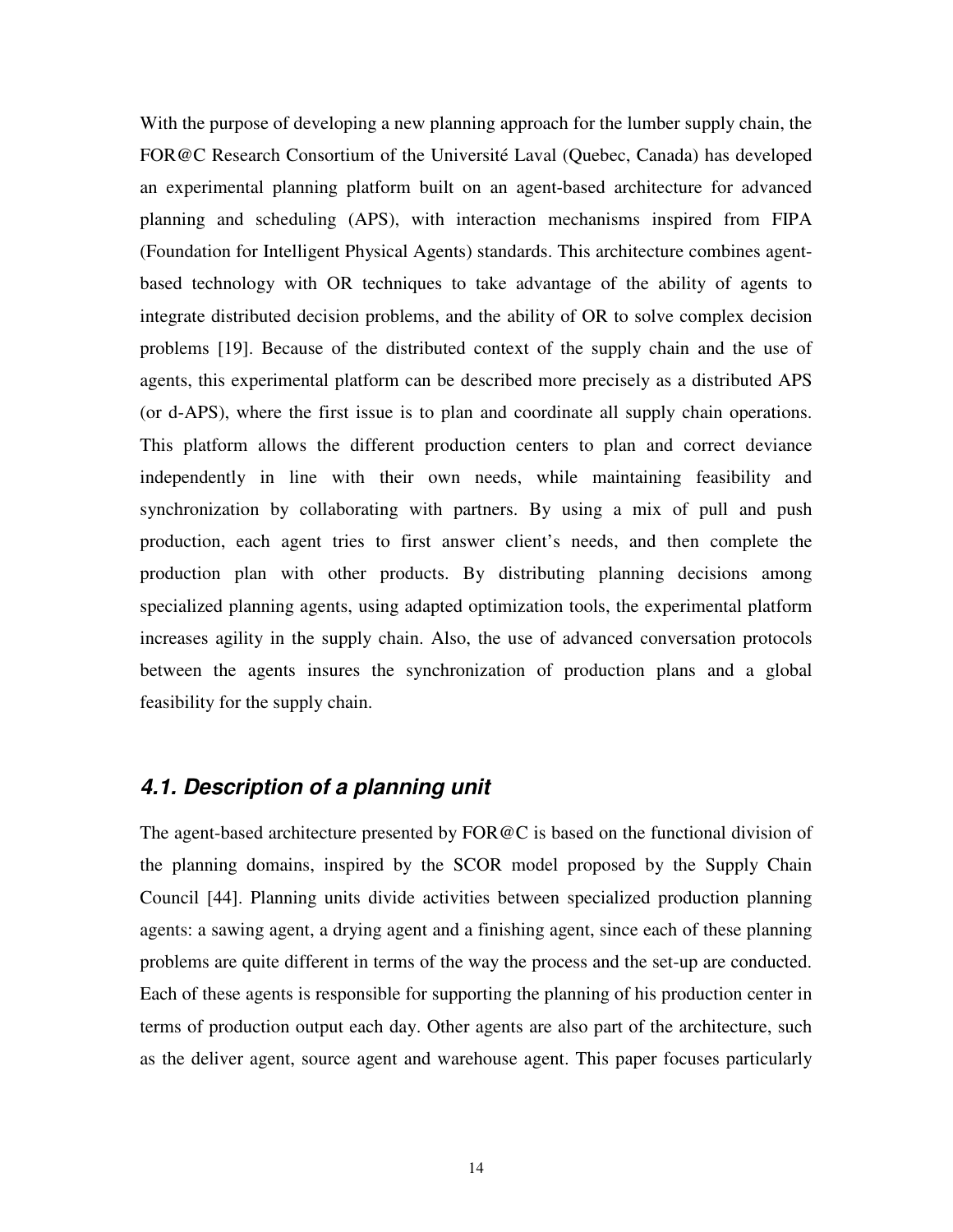on production planning agents. Figure 2 presents an example of a planning unit, including external exchanges with suppliers and customers.



**Figure 2. Example of a planning unit from FOR@C experimental platform**

The planning sequence used in a planning unit to plan the internal supply chain upon the receipt of a new demand plan (from outside the planning unit) is divided in two distinct planning phases: the infinite supply plan and the finite supply plan. During the first phase, the deliver agent receives a demand plan from one or many customers. These customers can be part of the same company or different companies. Upon reception, the deliver agent sends a demand plan to the warehouse agent to verify if the needed products are in stock. For non-available products, he sends a demand plan to finishing agent. Using this demand plan, along with resource constraints and lead times the finishing agent builds his plan considering infinite supply and transmits it to the drying agent. Again, using the demand plan, local constraint and considering infinite supply, the drying agent transmits his preferred plan to the sawing agent. This process continues until suppliers outside the planning unit receive the infinite demand plan. When suppliers answer the demand plans, the source agent receives a supply plan and starts a return loop. This represents the second phase of the planning process, the finite supply plan. The process is largely the same, however plans are built with finite supply, which is the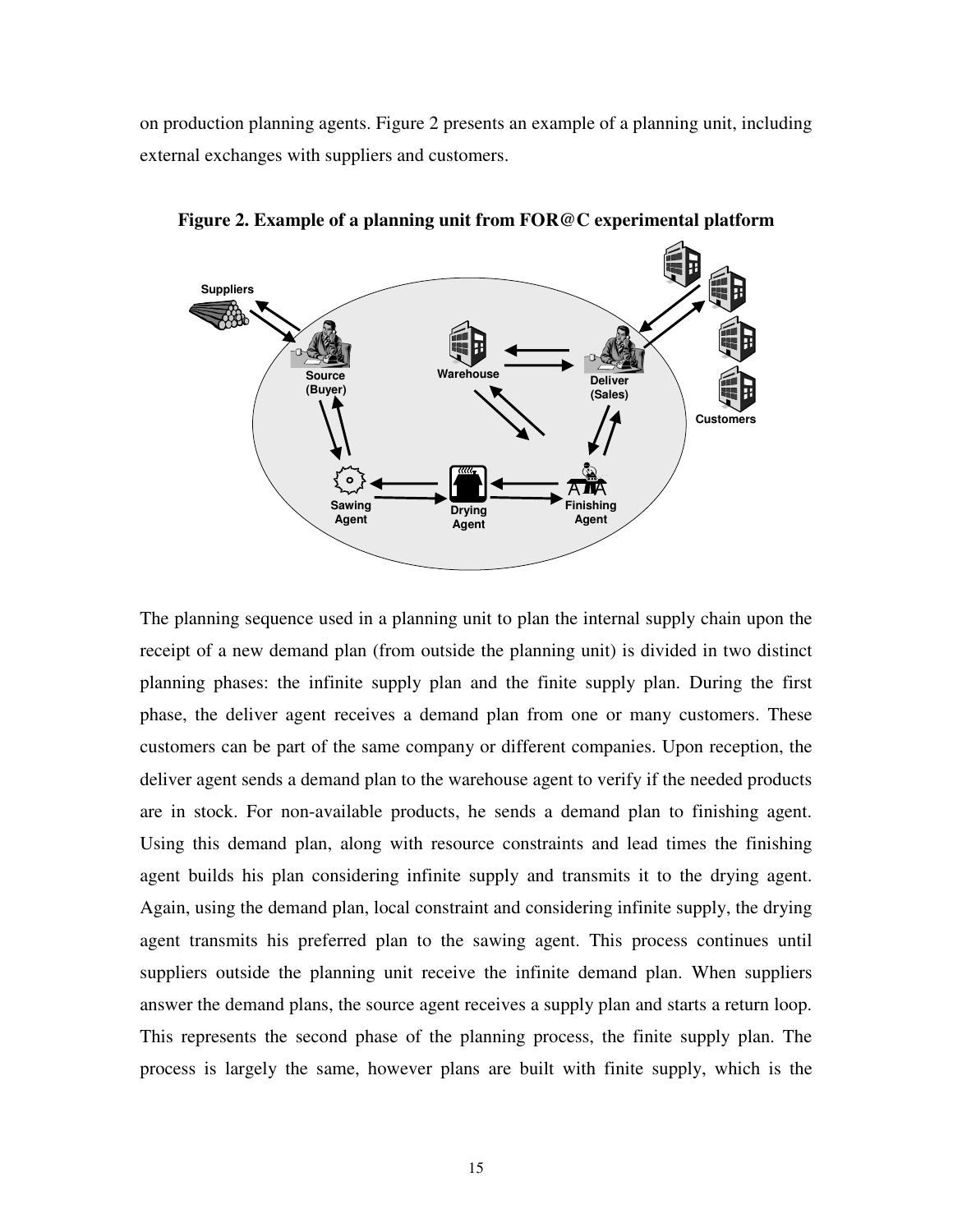information transmitted by the immediate supplier. For further information the reader is invited to read [19].

If an event occurs in the internal supply chain operations, any agent can initiate collaboration with his internal clients and suppliers by sending a revised demand or supply plan. This can be triggered by an agent who needs some products to fulfill inventory, lost production or new demand. This explains why agents are also responsible for continuously monitoring their environment and reacting to disturbances. Because of the interaction context, an agent's environment is also made up of all messages received from other agents specifying a new or modified requirement plan, a new or modified replenishment plan, a contingency situation, or a high priority requirement to process.

### *4.2. Actions and task flows*

Each planning agent has available objects (e.g. different types of supply or demand plans) which can be modified by local actions or actions from other agents. Actions are made possible by task flows, which are sequences of tasks, usually triggered by specific events. A planning agent's standard task flow is the planning protocol (see Figure 3), which is triggered upon reception of a new demand plan from a client. Here, objects are represented by boxes and actions are presented in bold characters. This protocol is divided in two segments, where the first concerns the infinite production plan and the second the finite production plan.

Basically, when an agent receives a new demand plan, the object *Internal Customer Delivery Requirement Plan* (1) is modified. An offset corresponding to transportation delay is calculated and it modifies the *Internal Customer Shipping Requirement Plan* (2). From this last object, the agent starts different actions in a consecutive manner. First, a *Priority Verification* is pursued, which checks if the new requirement is urgent or if it is possible to wait until the next urgent requirement. Next, a new production plan is generated, using previous demand and new demand. This action is called *Demand Propagation*, because it is about translating demand from the client into demand to the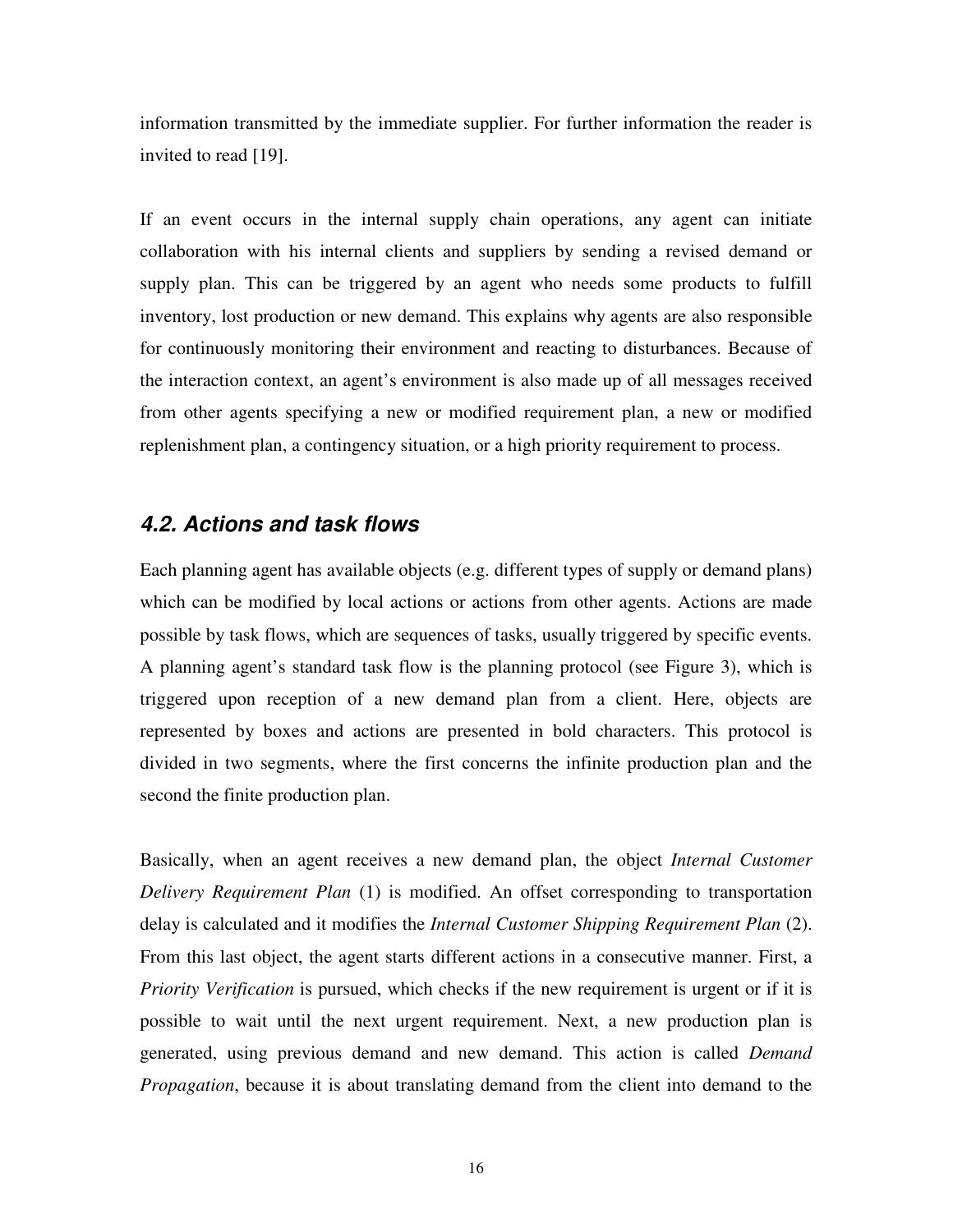supplier. In this first segment, because it is an infinite supply plan, the agent plans as if the supply was available and deliverable in time. In other words, it represents a wish that would optimize his production output. Then, a *Supplier Allocation* is conducted, which is the distribution of demand to the different suppliers. Optimization algorithms are performed in *Demand propagation* and *Supplier Allocation* actions, using linear programming, constraint programming and heuristics. This allocation modifies the *Internal Supplier Allocation Delivery Requirement Plan* (3), which is transmitted to concerned suppliers. At this time, the agent enters a standby period, waiting to get answers from suppliers.



**Figure 3. Current planning protocol**

The second segment starts upon the reception of supply plans from suppliers. This event modifies the *Internal Supplier Replenishment Plan* (4) object. From this supply plan, the agent starts a *Supply Propagation*, which is a new production plan built using real supply, called here finite supply. The production planned from this feasible plan is then allocated to the different clients (*Client Allocation).* This event triggers the modification of the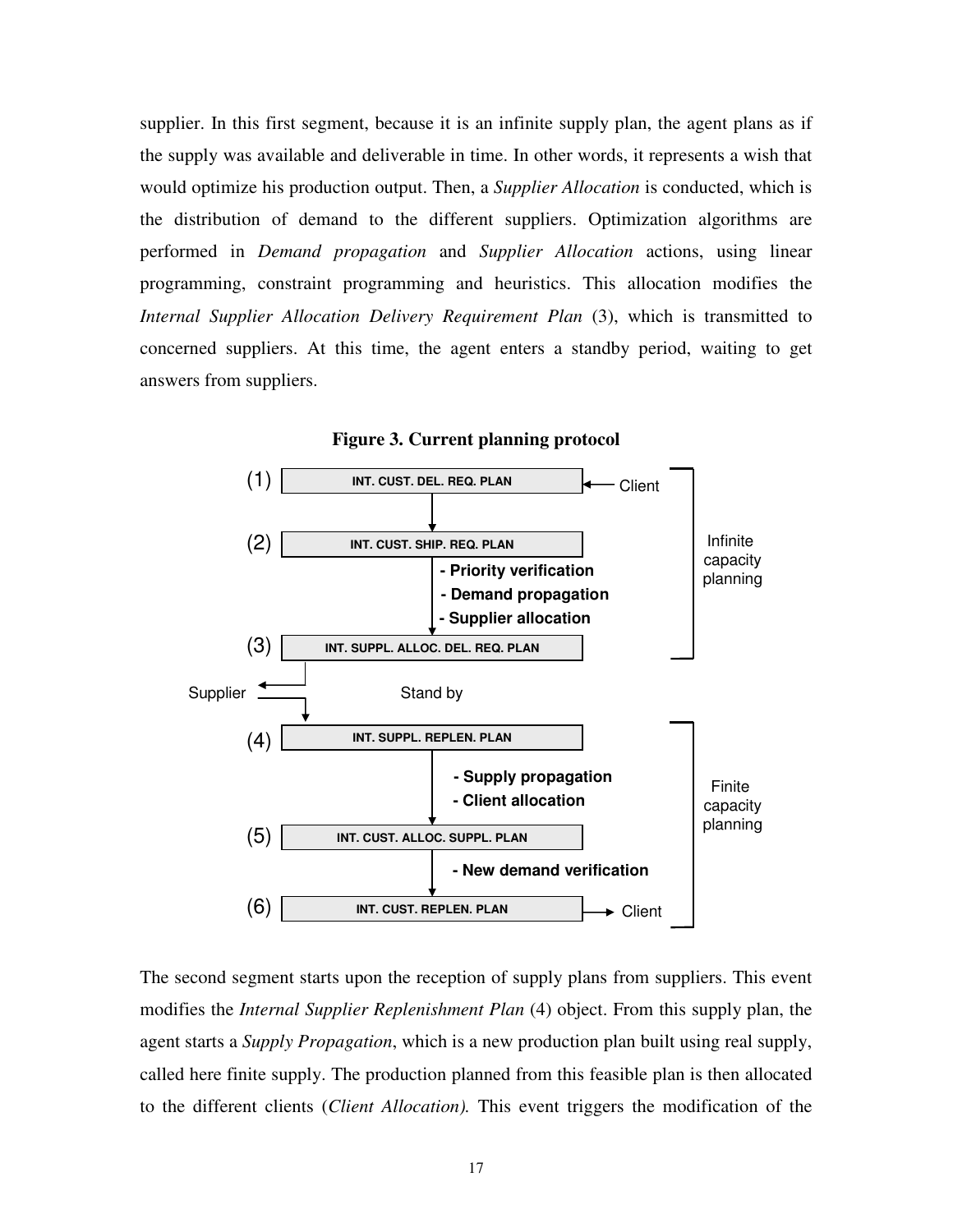*Internal Customer Allocation Supplier Plan* (5) object. Then, verification of new orders is done to make sure no new demand arrived while processing, to avoid transmitting an already out-of-date supply plan to client. Finally, an *Internal Customer Replenishment Plan* (6) is modified and transmitted to clients. From there, if the client is another agent, the same planning protocol is started again.

### *4.3. Validation*

The validation of these developments was carried out with the collaboration of a Canadian lumber company. Real data was used to test the performance of the agent-based APS. A supply chain configuration has been developed in order to address the planning of drying and finishing activities inside one plant. This configuration included different types of data, such as production processes, products, orders, on-hand inventory, selling prices, resource costs, forecasted supply, capacity and on-going work. This test covered 100 products, distributed over two kilns and one finishing line, over a rolling horizon of 6 weeks.

The first step of this validation was to model the drying and finishing processes with the partner's production manager. Loading patterns for kilns were known and available, but finishing processes were unknown. Work was done to define in details these processes, which resulted in 20 finishing processes and 89 drying processes. Customer order files and on-hand inventory data were extracted from the ERP system. The sales team provided the data on final product prices and resource costs. Each week, the partner's production manager sent us the execution plan, including supply from the sawing line, daily capacity of the finishing line and on-going work. The needed information was then translated into XML format and introduced into the experimental platform.

Approximately 80 exchange protocols, 100 tasks and 50 workflows were involved in the experimental planning platform. We then generated production and logistics plans, and presented these to the production manager for comments. This interactive validation phase allowed us to review and adjust the planning parameters and algorithms. By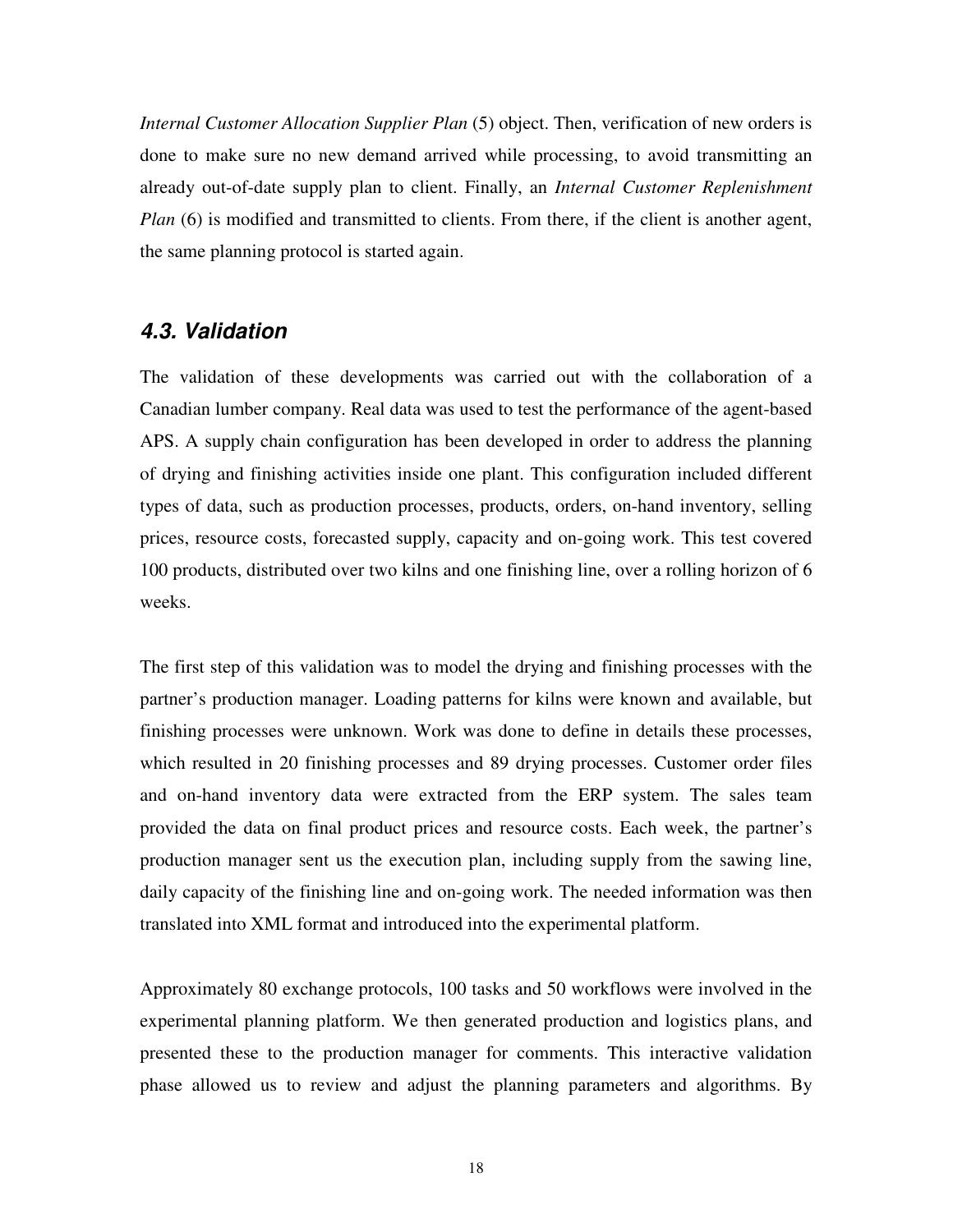studying the real plan prepared by the manager, we were able to evaluate the performance of the platform in terms of number of late customer orders, production value, resource utilization, etc. These indicators, easily obtained by the platform, were precious to evaluate the performance of both plans and identify possible improvements. The validation process took approximately one year and many corrections have been made on the platform. Currently, plans generated by the platform offer considerable improvements when compared to plans prepared by the partner's production manager. For example, the actual planning times for drying and finishing operations have been reduced dramatically, going from one day (sometimes two days) to approximately 20 minutes.

The validation phase was crucial not only to verify the concept of the experimental platform and evaluate its performance, but also to collect information on how we could improve our concept and push it forward. The process to increase agility and synchronization of the supply chain has been started, especially when compared to general practices in the lumber industry. Nevertheless, much more can be achieved by, using the full potential offered by agent-based technology and advanced planning protocols. This leads us to the proposition of a new planning agent model.

# **5. Conceptual planning agent model**

### *5.1. Enhancement of current planning agents*

Agent-based planning systems, such as the experimental platform developed by the FOR@C consortium, represent a promising way to develop new planning systems in the supply chain, to improve global performance. Although much energy has been deployed to define and deploy the experimental platform, there are still possibilities for improvement, especially in the definition and design of the planning agent. The development of a new conceptual agent model aims to describe the characteristics needed to enhance agility and synchronization of current planning agents. Facing disturbances, these agents use reactive task flows, triggered by specific messages (from partners or disturbances). Our hypothesis is that agility and synchronization can be improved by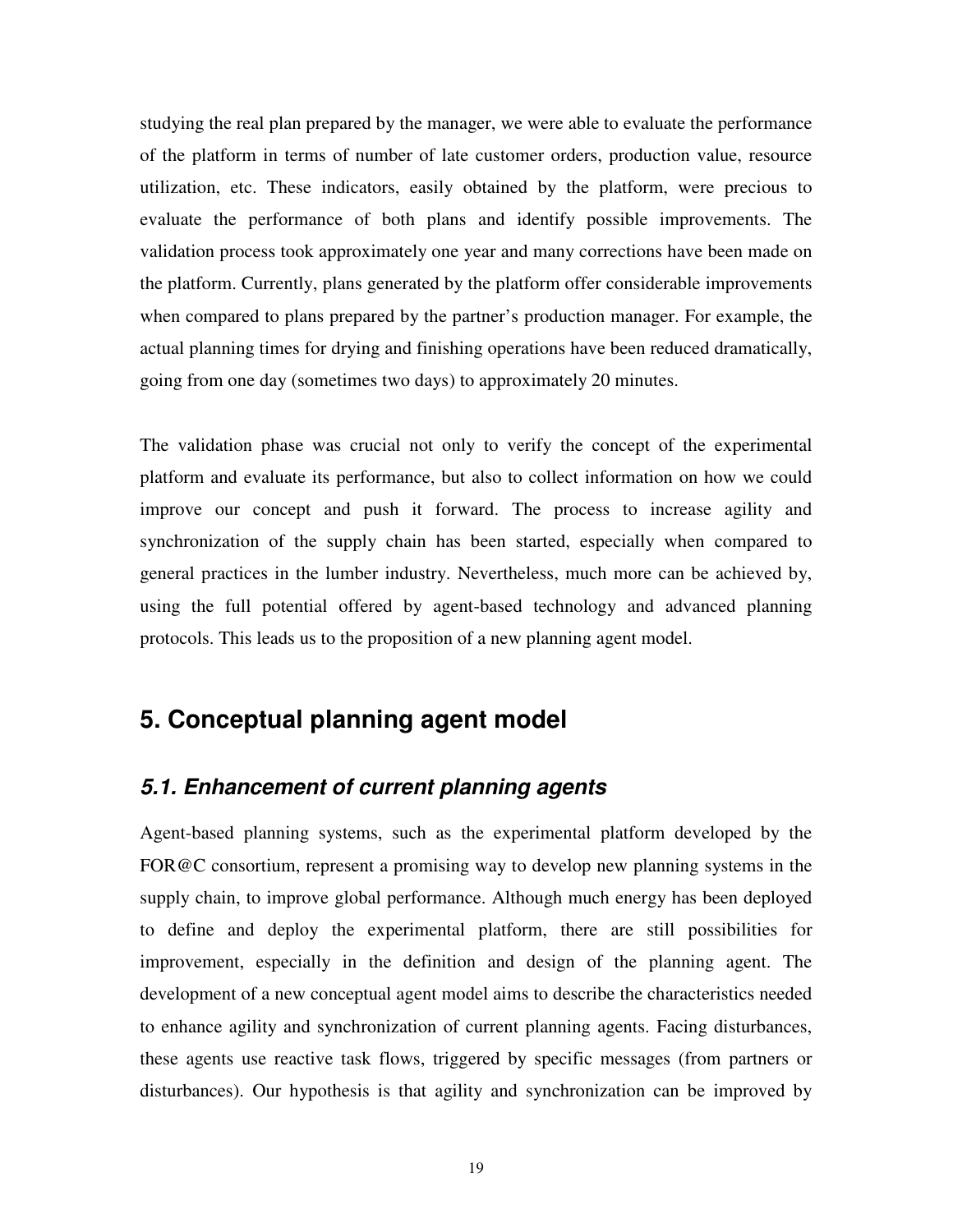using adapted behaviors (or strategies) depending on the situation and on the environmental context. To deploy agents with different behaviors, we must give the agent the ability to make choices and the capability to evaluate these choices following specific criteria or goals.

### *5.2. Model description*

The agent conceptual model must present the competencies needed in order to show behaviors adapted to a dynamic supply chain context. Inspired by [23] and [36], we define competencies as the underlying attributes of an individual determining his capacity to successfully complete a task within a given environment. All competencies can be classified into three categories, which are attitudes, abilities and knowledge. Attitudes are the tendencies to act in a consistent way, following how an individual thinks and feels. Abilities are capabilities to perform specific tasks with the appropriate tools or techniques. Knowledge is defined here as the explicit understanding of information. In other words, the agent knows what the impact of the information is and how this information can be used. This has both having a direct impact on his behavior [30].

Integrating agent technology and OR tools, the conceptual model (Figure 4) is composed of three distinct layers, describing the different competencies required for supply chain planning. Here, the objective is to describe the basics capabilities in order to serve as a guideline for further developments, instead of a precise arrangement of functionalities. The model can be interpreted as a competency evolution model, depending on the agent use of the different competencies. This way, the agent can present a function-driven behavior, a goal-driven behavior or a collaborative goal-driven behavior.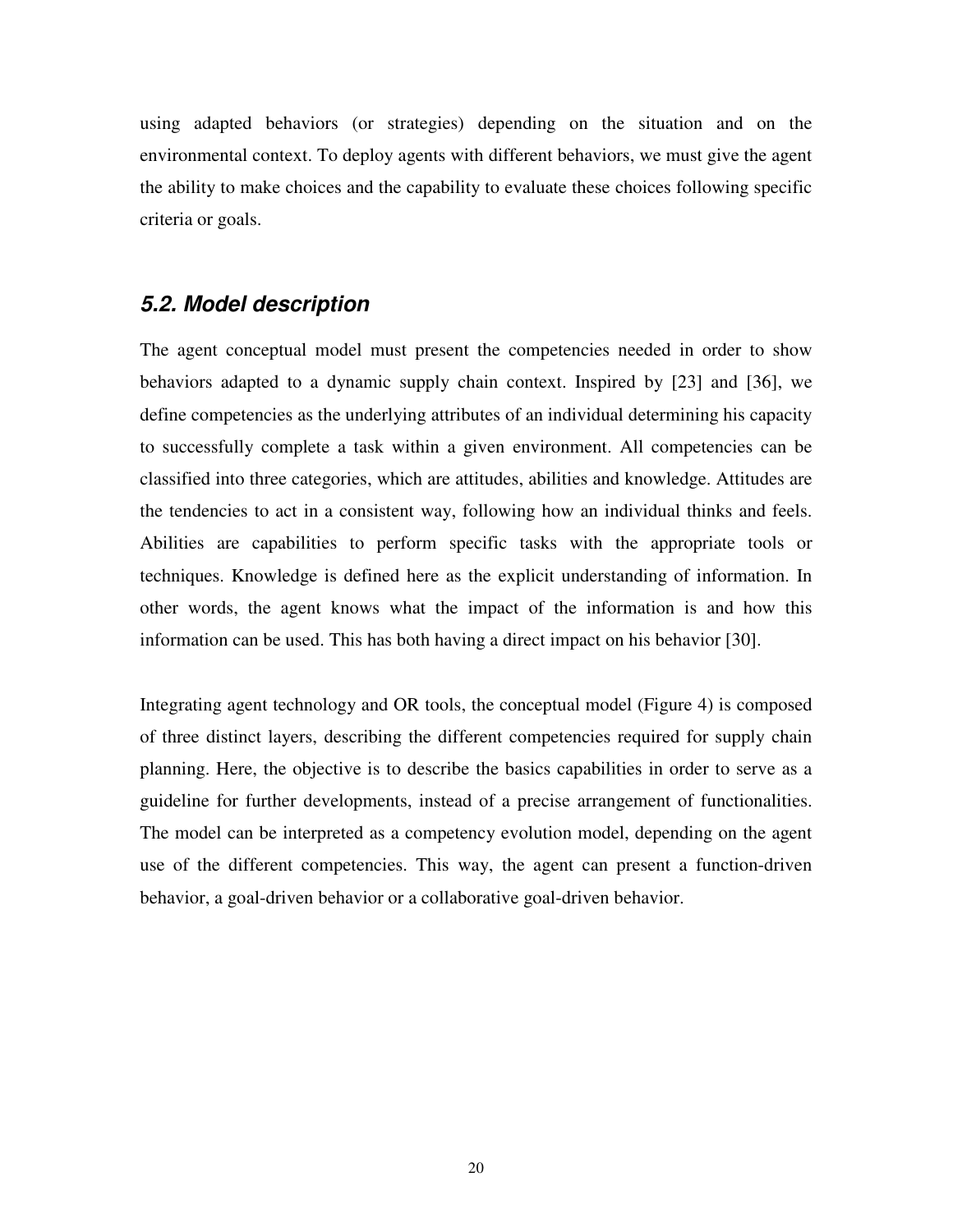

#### **5.2.1. Competency layer descriptions**

The bottom layer of the agent model is the *Technical Competency* layer. This decision layer includes tools, tasks and existing task flows, such as OR tools and algorithms, conversation protocols, negotiation protocols and queries. Attitude in this layer is related to minimizing effort while maximizing results, while abilities describe how to use tools, at the right time. The knowledge of the agent includes the possible tools and tasks, what are the parameterizations possible and the expected results. An agent that primarily uses this layer would show a *Function-Driven* behavior. Current agents deployed in the experimental platform exhibit such behavior. When they face a disturbance, they build a new production plan, send a new demand plan to suppliers and later, send a new supply plan to clients.

At this point, the agent is limited and a superior reasoning behavior could be achieved by giving new possibilities to agents, other than starting a global re-planning protocol. The agent would be greatly advantaged to have capabilities of analyzing the situation more deeply allowing it to make a clever decision. This is where the *Decision Competency* layer permits the evolution from reactive behavior to cognitive behavior. The agent attitude focuses now on maximizing progression toward agent own goals (or local goals). Abilities are about evaluating impacts of actions on local goals and how to choose the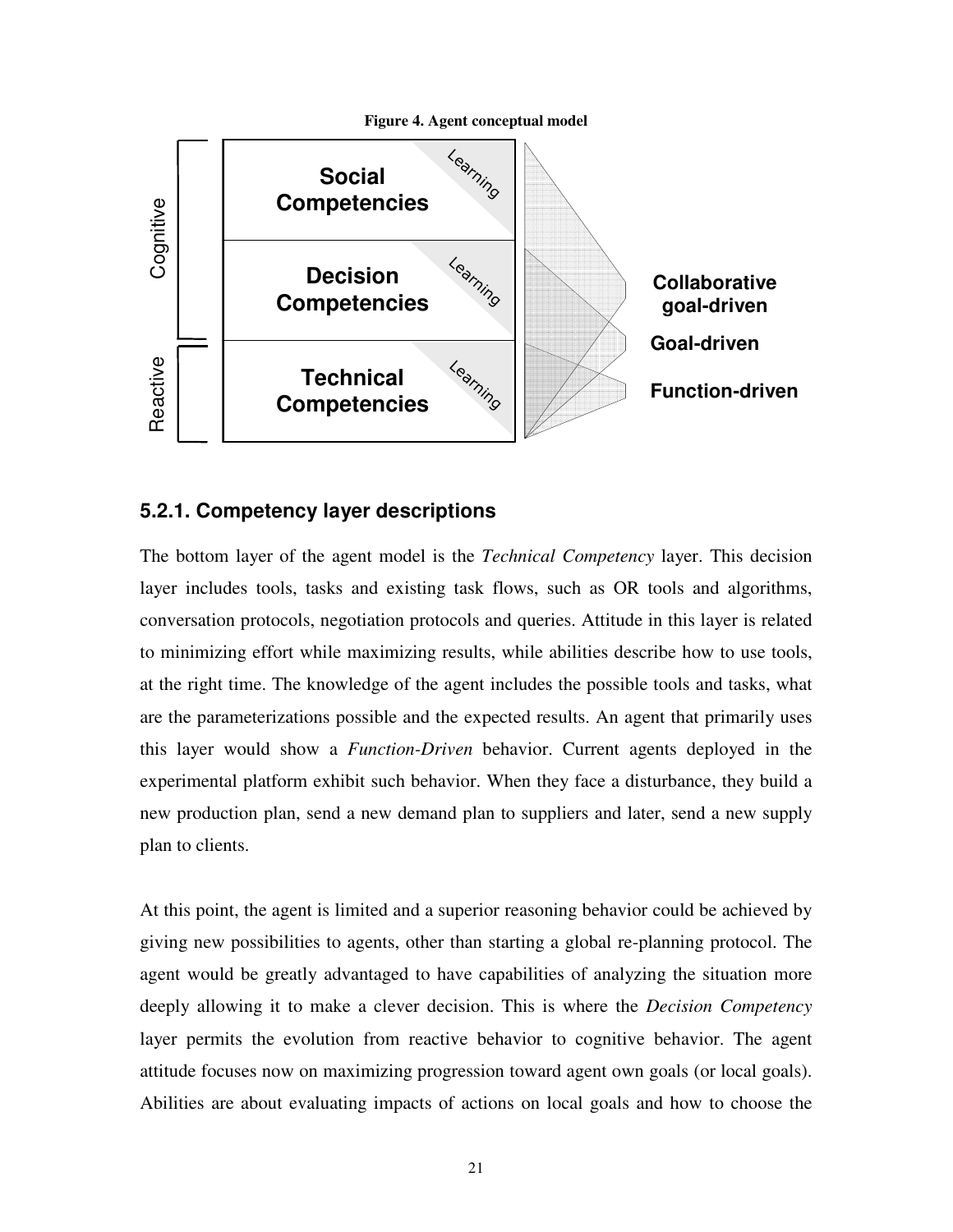right action at the right time, following these impacts. Knowledge includes the explicit knowledge of local goals and impacts of decisions on himself. Geared toward the optimization of the goals it has been assigned to, the agent is primarily concerned by a set of performance metrics that represents what the systems designer has developed. In brief, the agent only knows the impacts of his decisions in terms of this set of metrics. Here, when a disturbance occurs, the agent has the capability to choose which task, task flow, optimization algorithms or complete plan could fit better, according to his own goals. The agent must have a representation of his goals and mechanisms to update and measure the achievement toward these internal goals. An agent oriented in the decision layer and technical layer would present a *Goal-driven* behavior. This additional competency clearly gives some advantage to the agent, but it is still unaware of the impact of his decisions on his partners, or on the supply chain. It needs a broader conception to be able to take decisions in the interest of the majority.

The *Social Competency* layer fills this gap by integrating the welfare of partners through collective goals. The agent is now aware of the impacts of his decisions on other agents and on the whole supply chain. While choosing actions to correct deviations from plan, the agent captures the entire potential of the network and is able to minimize impact on others. This layer includes mechanisms to obtain and update collective goals. Collective goals include other agent goals and network tactical goals (i.e. specific product, client selection, supplier selection). If the agent cannot have direct access to other agent goals or collective goals, he must be able to anticipate them. In this layer, the attitude is related to maximize progression toward partners' goals (or collective goals), abilities are about evaluating impacts of decisions partners and updating collective goals, and knowledge includes possible impacts of decisions on partners. With this competency layer, the agent can choose which task, task flow or plan responds best to his collective goals. Agents covering the three previous layers exhibit a *Collaborative goal-driven* behavior.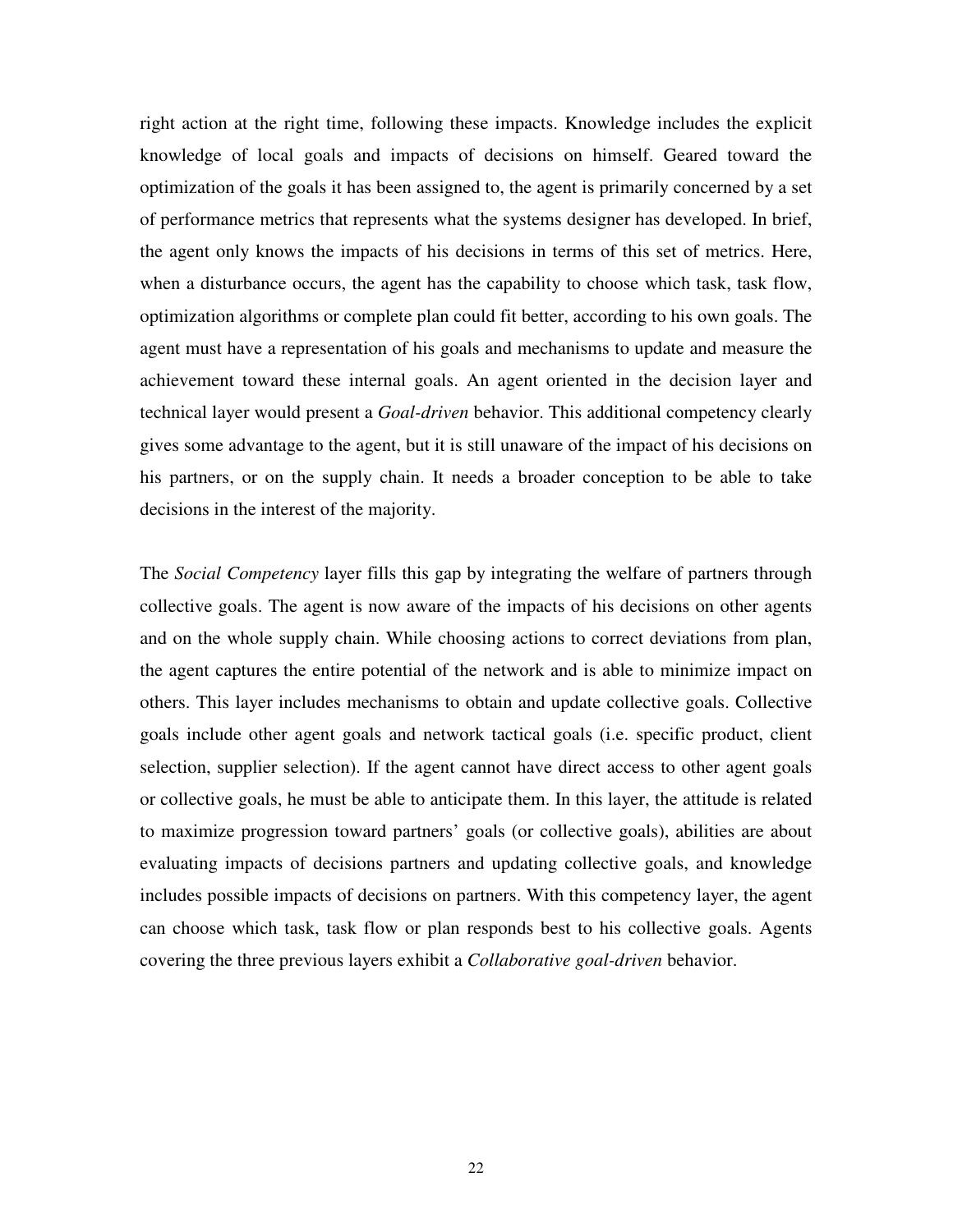#### **5.2.2. Learning competency**

Embedded in each layer, the *learning competency* gives the agent the potential to increase his knowledge in each competency layer. A specific action or sequence of actions that demonstrated positive results in a situation could be learned and remembered for the next occurrence. The idea is to advance the articulation of the human decision-making process in our agent model. Various works have presented learning in agent-based systems as a way to improve the performance of manufacturing systems and supply chains. Shen et al. [40] present an interesting literature review on the subject and propose learning techniques adopted in the MetaMorph project. They distinguish learning from history (case-based reasoning) and learning from the future (by simulation). Alonso et al. [4] argue that learning is the most crucial characteristic of intelligent agent systems and present different learning perspectives and techniques. Although this subject is not detailed in this article, it will be studied in the near future, with the objective to be fully implemented in the experimental platform.

From this conceptual agent model presenting basic abilities, we need to clarify how these competencies can be used to increase agility and synchronization in a planning system. An extended agent model must be designed to implement an agent able to choose the correct planning action when confronted with a specific disturbance.

# **6. Multi-behavior agent model**

The agent conceptual model presented in the above section describes some of the basic competencies necessary for a planning agent involved in dynamic supply chain planning. These competencies are quite general and there is a need to clarify how the agent can deal with all of them in a coherent global behavior. In this section, we present an agent metamodel and we describe the Multi-behavior agent model in detail, designed to offer different planning behaviors from which the agent can choose to solve the different planning problems.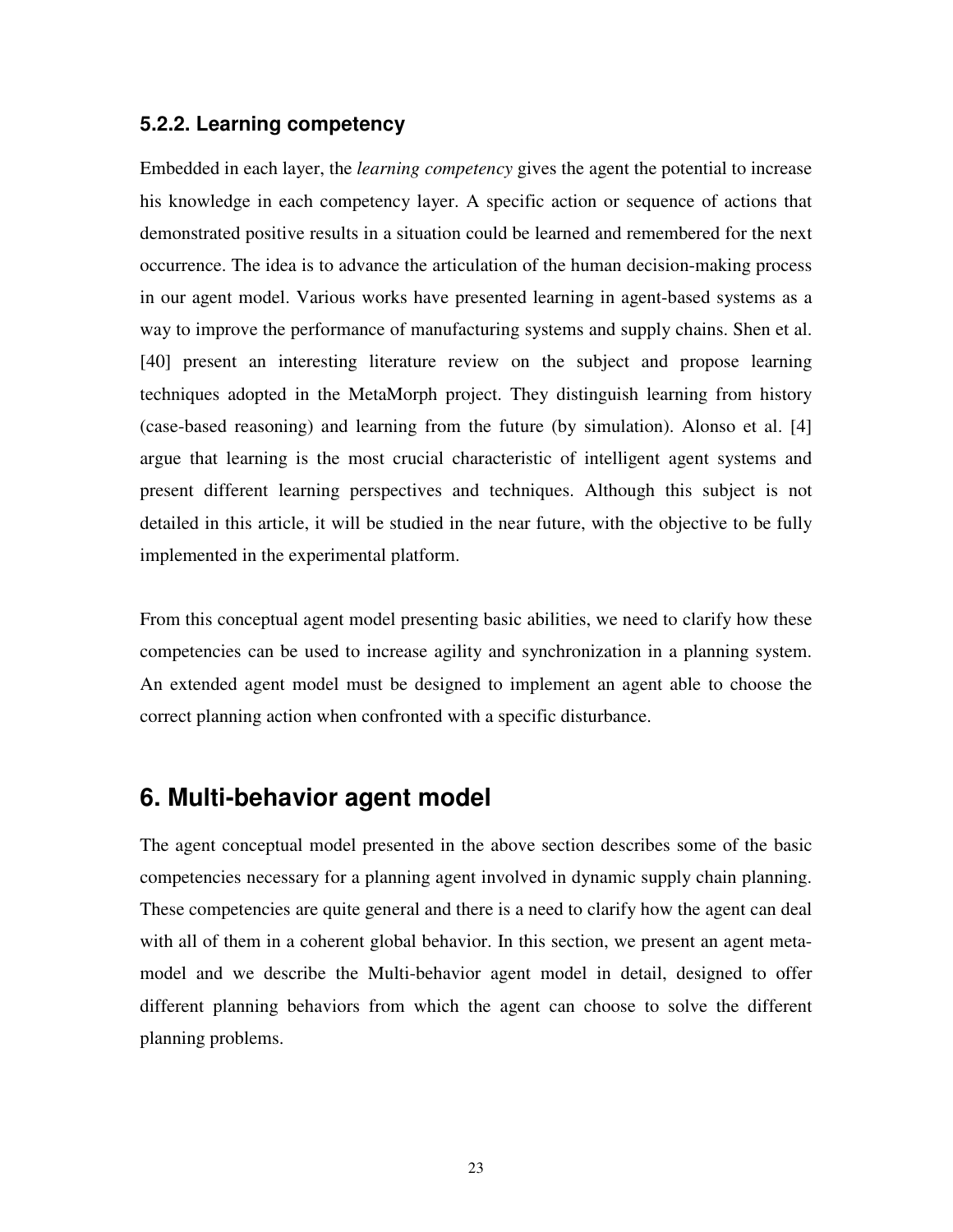### *6.1. Agent meta-model*

The agent meta-model is a high level view of interactions between a planning agent and his active environment (Figure 5). Before actually building an operational plan, the agent must decide which task flow, or sequence of tasks, will be used, with the ultimate objective to build the best operational plan possible. Because the agent is not controlled by a central planning system, he is free to decide what he will perform, using his own preferences. In this meta-model activities are presented as boxes and results are ovals.



#### **Figure 5. Agent meta-model**

#### **6.1.1. Meta-model description**

From a new state in the environment, the agent first starts the *Agent Planning* phase. This phase is about planning the tasks of the agent. In other words, the agent deliberates to decide which attitude he should adopt and which ability he should used by building on his knowledge base, using different selection criteria, such as time available, chance of success of a particular task flow, source of the disturbance and private goals. This is where cognitive abilities are used since the agent has to choose every task, task flow and protocol he is going to perform to answer the disturbance. Its execution leads to the selection (or creation) of a task flow. The next phase is the *Task flow Execution*, which is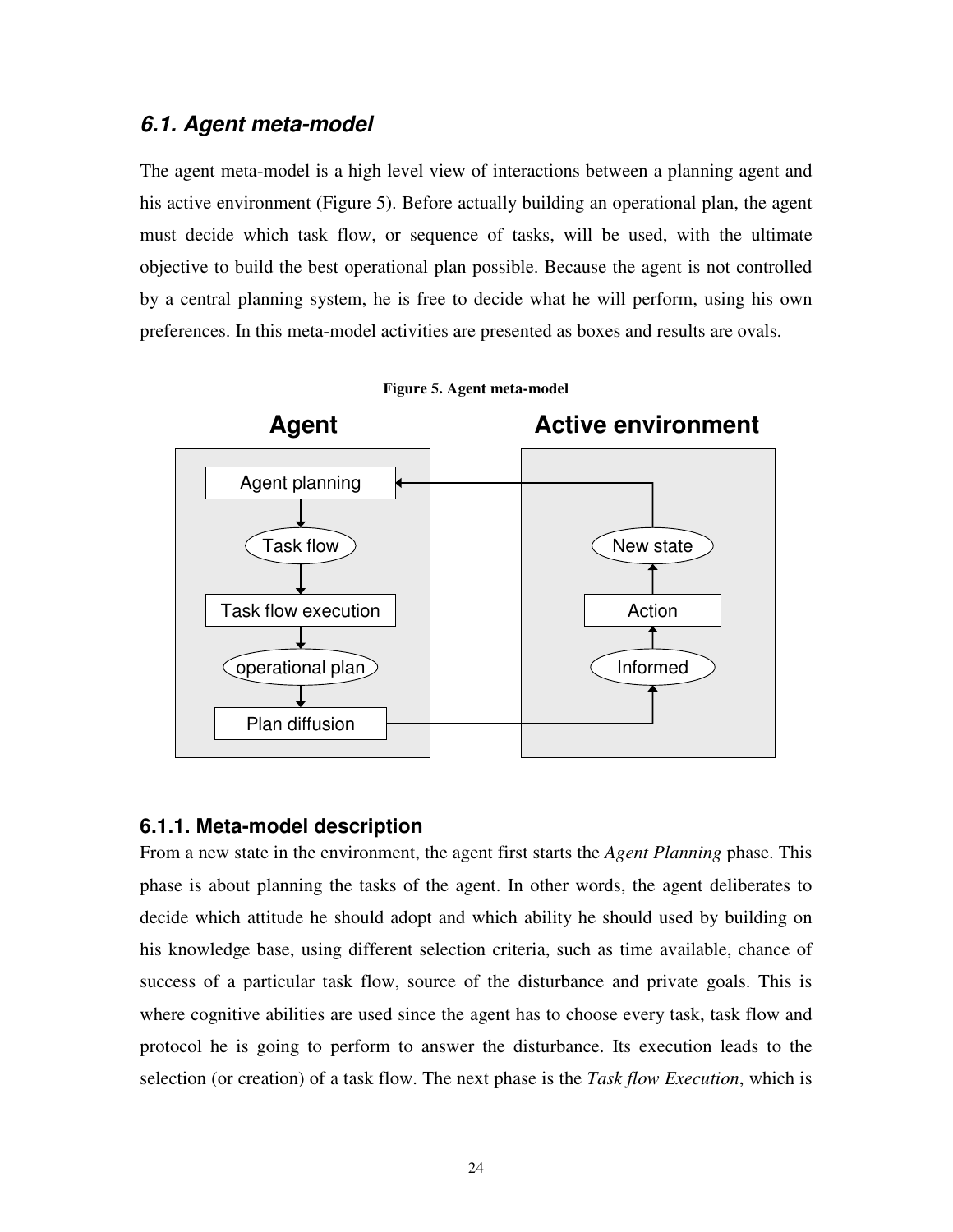chiefly the allocation of resources (machine, labor, etc.) to specific production tasks (for example, processing product A on machine 1 on day 4). Using a pre-determined algorithm, a production plan is built, creating demand plans for suppliers and supply plans for clients. Different techniques can be used here, from simple heuristics to complex constraint programming (CP) algorithms. The description of these production planning techniques is beyond the scope of this article, but the reader will find detailed information in [22]. The execution of a task flow leads to the creation of an operational plan. The *Plan Diffusion* phase distributes operation plans to every interested agent in the environment, including production staff related to the agent

On the active environment side, which includes all other agents, upon diffusion of operational plans, the environment becomes informed. *Actions* are performed in the environment, in order to respond to the change induced by the new operational plan. These actions lead to a new environment state. The planning agent is always watching the environment for a new state he can recognize. When it happens, the planning loop starts again. Even when no new state is noticed, the planning agent can perform a task flow. In these cases, the agent tries to increase his own performance instead of staying idle.

#### **6.1.2. Agent reasoning**

Agent planning is where reasoning is performed to choose between different planning alternatives. Researchers have proposed approaches to select the best task flow in a shop floor context, using case-based reasoning and heuristic search techniques [5]. Here, we use a utility evaluation method to compare different task flows, using specific parameters. We use four parameters:

- 1. Task flow (*TF*): sequence of tasks used to solve planning problem created by a disturbance;
- 2. Types of disturbances (*Dist*): new demand, new supply, execution problem, inventory error, etc.;
- 3. Available respond time (*Time*): transmitted by the client as a time limit inside which an answer must be transmitted (acceptance or refusal);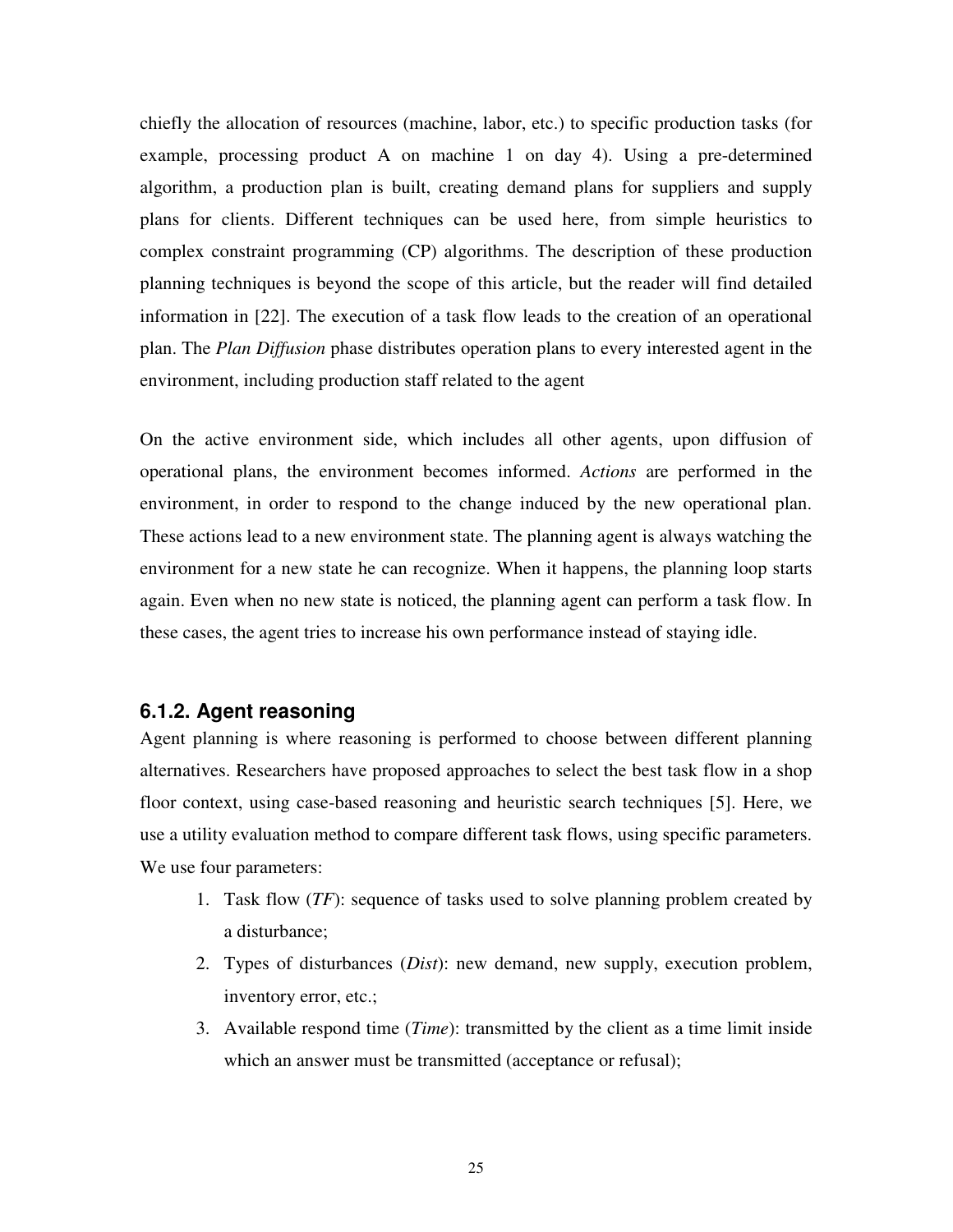4. Intensity of disturbance (*Int*): percentage of changes since the last demand plan in term of quantity of products.

Utility can be defined as the degree of usefulness of a state to an agent [15, 35]. When alternative actions are possible to an agent, he chooses the action leading to the state with the highest utility. Utility theory is used to represent and reason about preferences, which are defined by the goals of the agent, as pre-defined by his designer. Examples of goals are maximizing demand satisfaction, minimizing number of late deliveries and maximizing profit. The agent calculates the utility of a task flow, reflecting the expected performance in term of progress towards goal completion. A way to implement the utility function is to use a learning database to store information about past performance of task flows confronted in disturbances and specific parameters.

From a list of task flows, the rational agent performs a reasoning function. This function checks the utility of each available task flow and selects the one with the highest utility. This statement can be represented as in equation 1.

#### $\text{Reasoning}(ListTF, Dist, Time, Int) := \text{argmax} \text{ utility}(TF, Dist, Time, Int)$  (1) *TF ListTF* ∀ ∈

The *Agent Planning* phase also includes a reactive path to select a task flow. Disturbances in a specific context can identify special situations, such as no deliberation or utility calculation is needed. The responsiveness in these situations is improved since the agent does not have to evaluate every possible task flow. This is particularly interesting for situations where standard responses offer excellent results when confronted to specific disturbances. For example, if a planning agent receives a new demand plan requiring more than a 50% change when compared to the last demand plan received, it is strongly advised to run a complete infinite replanning task flow. These special situations must be chosen very carefully and can be adjusted when required.

Since the agent should show agility, he must be able to answer a disturbance with adapted actions and high responsiveness, choosing from a set of planning strategies and different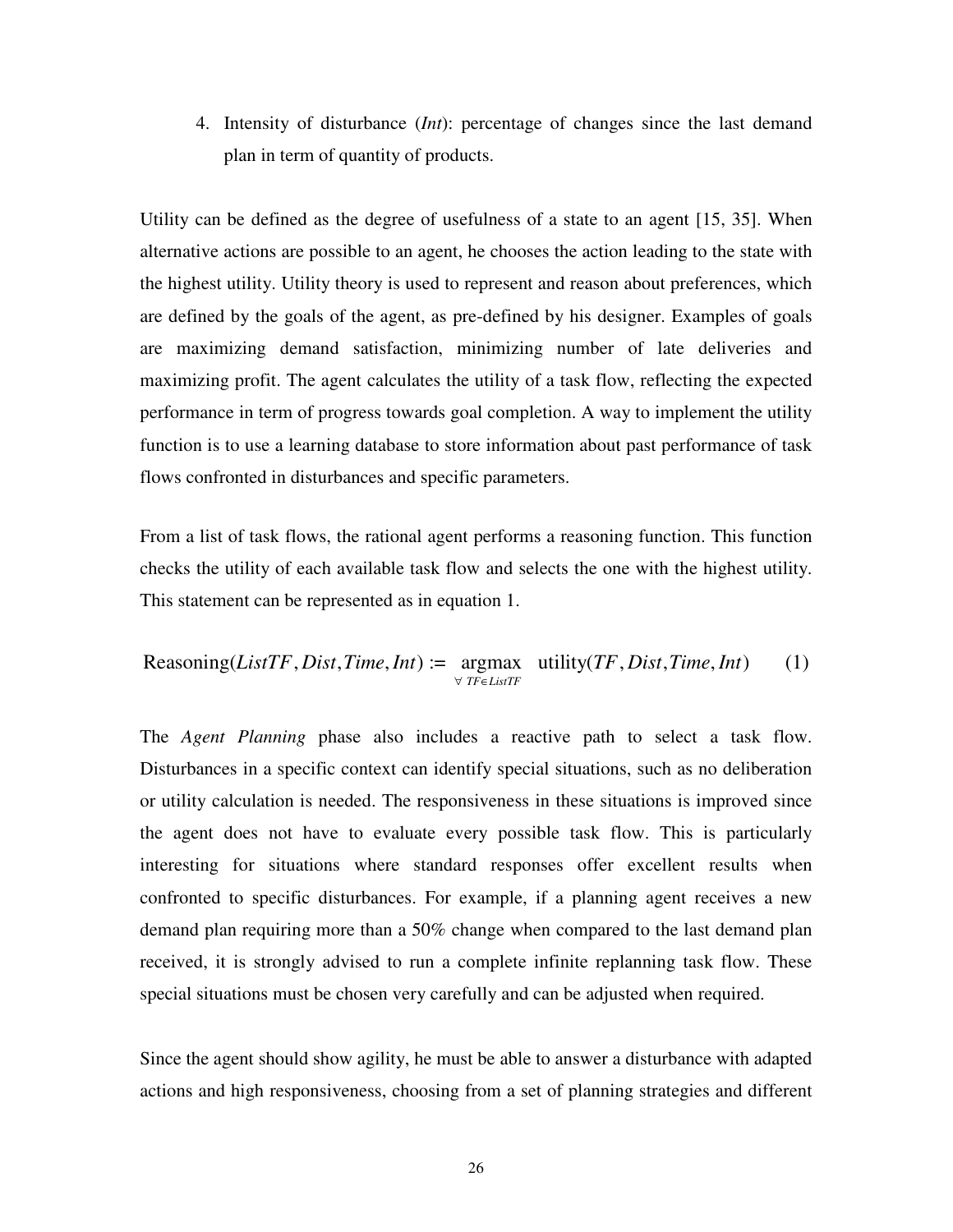production planning algorithms. The integration of all these possibilities raises the need for a more detailed agent model.

### *6.2. A new planning agent model*

Using the agent meta-model as a basis, the Multi-behavior agent model (Figure 6) is an evolution of the concept. The model presents three basic behaviors to react to a new state in a planning context. Inspired by coordination mechanisms presented in [20], these planning behaviors are *Reaction*, *Anticipation* and *Negotiation*. Any task flow planned by the agent can be characterized by one of these behaviors.



The *Reaction* behavior is about using task flows where no new information is collected during processing. The agent knows a certain number of task flows and can use one of them to respond to a disturbance. Different optimization algorithms and objective functions can be used, depending on the situation and on the available time. This behavior can be qualified as greedy, because the agent use only what is the best for him.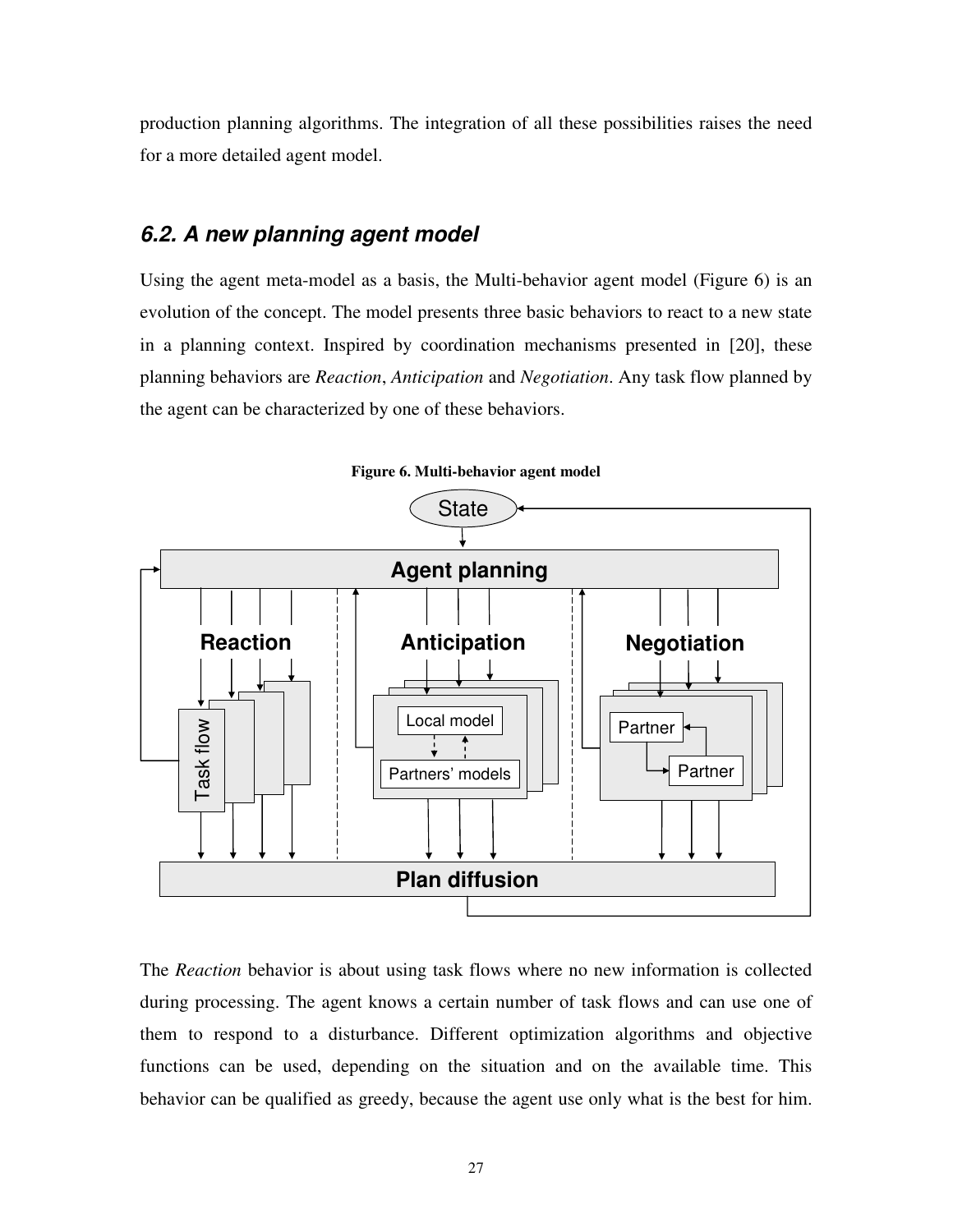No knowledge about partners is use and there is no way to check if the proposed plan will satisfy the partner. These task flows are mainly used in well-known situations where no mutual adjustments are required. A large variety of task flows can be available, some of them taking much time but leading to optimal solutions, others finding acceptable (but not optimal) solutions in a very short period of time.

The *Anticipation* behavior is a planning strategy using partners' models in addition to the agent own local model. Basically, it is about integrating information about partners into his optimization model. Depending on the situation, emphasis can be placed on local or collective goals. Collaboration between planning partners through anticipation has been studied in hierarchical relation types [38] (also called upstream planning) and in a distributed context [37]. The partner model is used to plan production in a way to take into account his partners satisfaction, especially for production that has not been specifically asked for (push production). When no full disclosure is possible between partners (because of confidentiality needs), a partner's models are still used but represent a more approximated anticipation.

The *Negotiation* behavior describes task flows sending proposals to partners, in the form of alternative plans. When the agent is not able to respond to partner's needs, he can offer changes in delivery dates or alternative products. Following this, an iterative exchange of proposals is started, where both agents try to find a compromise. While both anticipation and reaction behaviors are non-convergent planning strategies, where the agent does not search for a compromise, the agent using a negotiation task flow is fully informed and tries to reach an agreement. These proposals can take the shape of new constraints, which can be used by partners to re-plan production and send a new demand plan. Before undertaking a negotiation protocol, the planning agent must determine a negotiation space, which specifies what parts of the plan can be changed. This way, the negotiation is narrowed and leads to a compromise faster. Negotiation between planning partners in supply chains has been studied in distributed relations [14, 43]. Dudek and Stadtler [14] propose a negotiation-based scheme between two supply chain partners, using a convergence mechanism based on exchange of local associated costs.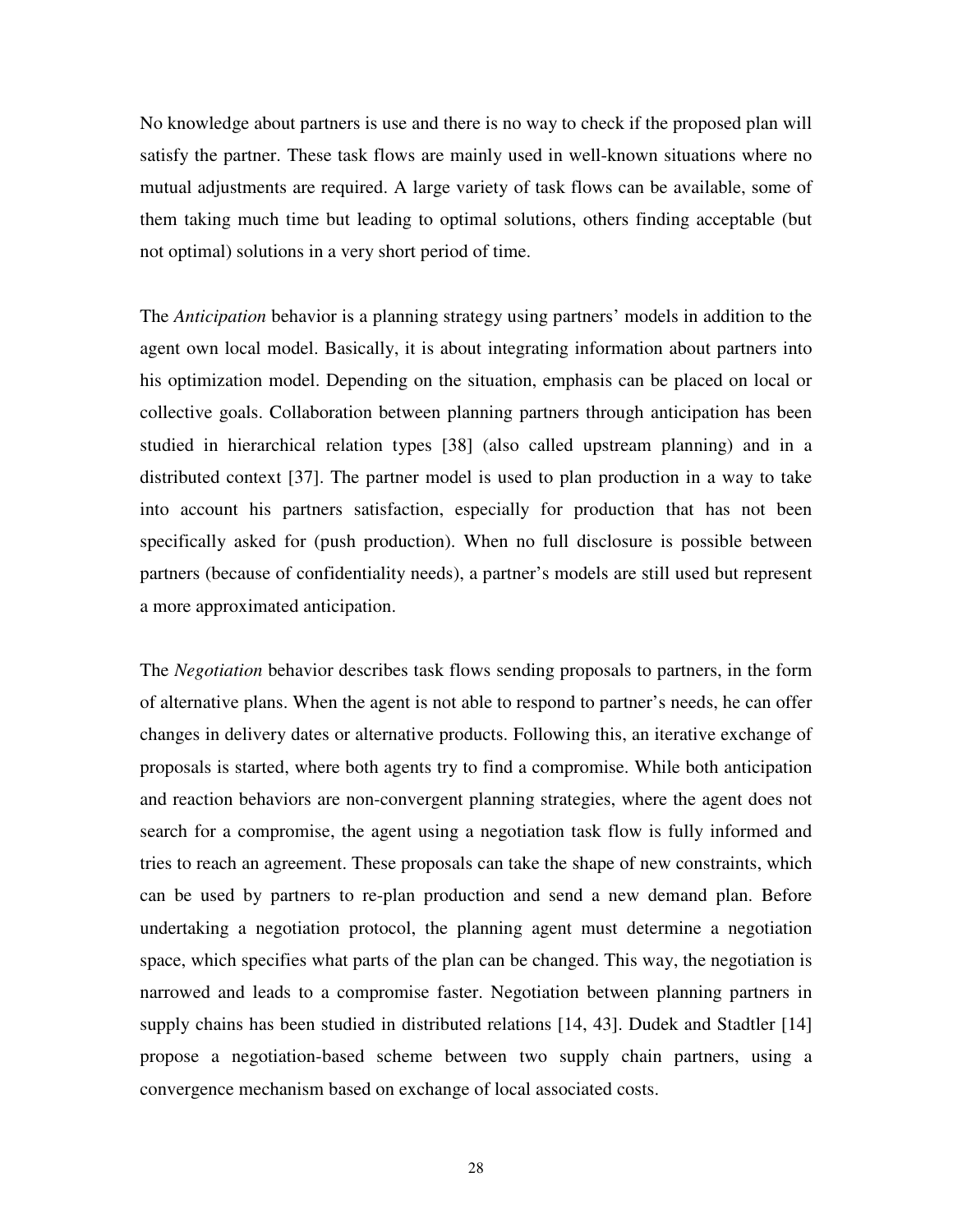If there is still available time before diffusing the instructions to partners (*Plan Diffusion*), the agent can perform other task flows. In Figure 6, this is represented with feedback arrows. In this way, another reaction task flow can be executed, after undertaking a reaction task flow that showed low quality (e.g. high backorder, high inventory).

### *6.3. Advantages of the Multi-behavior agent*

Compared to a purely reactive or deliberative agent, the Multi-behavior agent presents advantages similar to hybrid agents. For well-known situations, reaction task flows are used, but in situations where more information can be advantageous, the agent is able to demonstrate mutual adjustment capabilities, using anticipation or negotiation. The Multibehavior agent proposed in this paper is a hybrid agent designed specifically to answer production planning problems, using different behaviors.

The main advantage is the possibility of adjusting the behavior according to external factors. For example, when a client sends a demand plan and requests an acceptance or a refusal in a short time frame, the agent is able to use his fastest respond, which is one of the reaction task flows. In this case, instead of entirely re-planning the production plan (that would take a certain amount of time), he would use on-hand inventory and try to satisfy the client's needs. In contrast, if a large amount of time is available, the agent would take time to send new demand plans to suppliers. This example is detailed in the next section.

Another advantage is the possibility for the agent to use collective goals in addition to local goals. Anticipation task flows use inputs from a partner's model in order to integrate both local and collective goals. Depending on the relative importance of these goals, a balanced solution can be reached. The possibility of anticipating collective goals when communication is not possible (or too long to achieve) represents an appreciable advantage, as better decisions can be taken with limited knowledge. Also, negotiation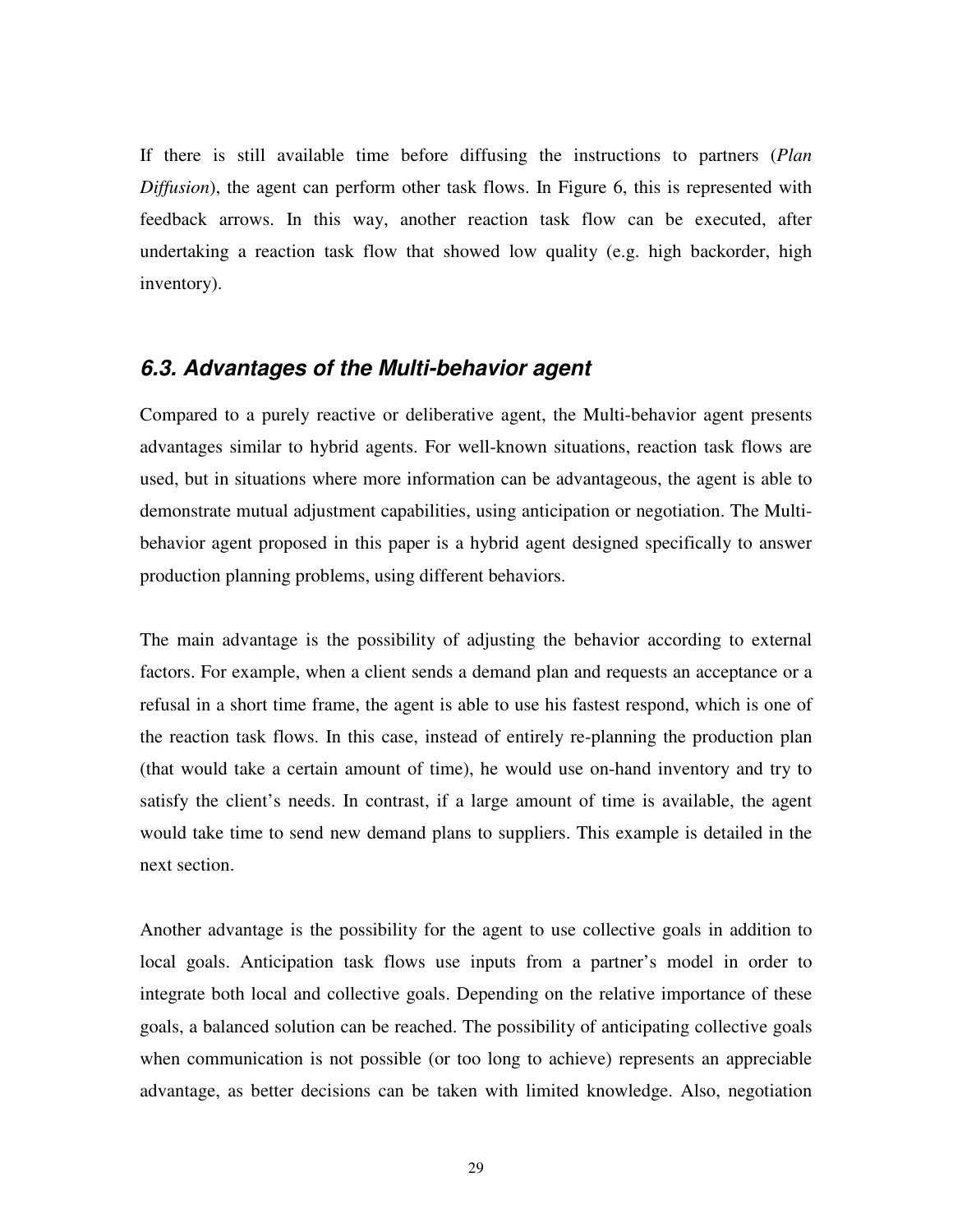task flows use direct input from a partner. Instead of using an approximate model of collective goals, real local goals of partners are integrated in the final solution. These mutual adjustment approaches help planning agents find better solutions that would increase collective performance.

Although this description of advantages seems promising, it is still based on an untested agent model. A proof of concept is needed and performance measurements must be developed to claim any real advantages. This requires the implementation of the Multibehavior agent architecture in a real-world supply chain context, where manufacturing activities are planned and confronted with stochastic disturbances.

# **7. Implementation in the lumber supply chain**

In order to implement the Multi-behavior agent, it is necessary to develop different task flows in order to react efficiently to disturbances. Among the different disturbances present in the lumber industry (i.e. a major kiln breakdown, out of stock report, unmet harvest, etc.), we decided to first focus our efforts on a specific disturbance scenario, which is the reception of a new demand plan. A description of these task flows corresponding to the different planning behaviors is proposed.

### *7.1. Reception of a new demand plan*

The scenario we retain here is the reception of a new demand plan by the planning agent from a client. A demand plan is formed of different product orders, requested for different dates. Following this new state, the planning agent must decide if the fulfillment of the new demand is possible or not. This decision is not as simple as it appears, mainly because of the time constraint. In many industries, such as the lumber industry, the available response time to give an answer is not unlimited and is sometimes in fact quite short. The main problem is giving an answer to the client in a way to maximize his satisfaction and to maximize local profit, inside the available time limit.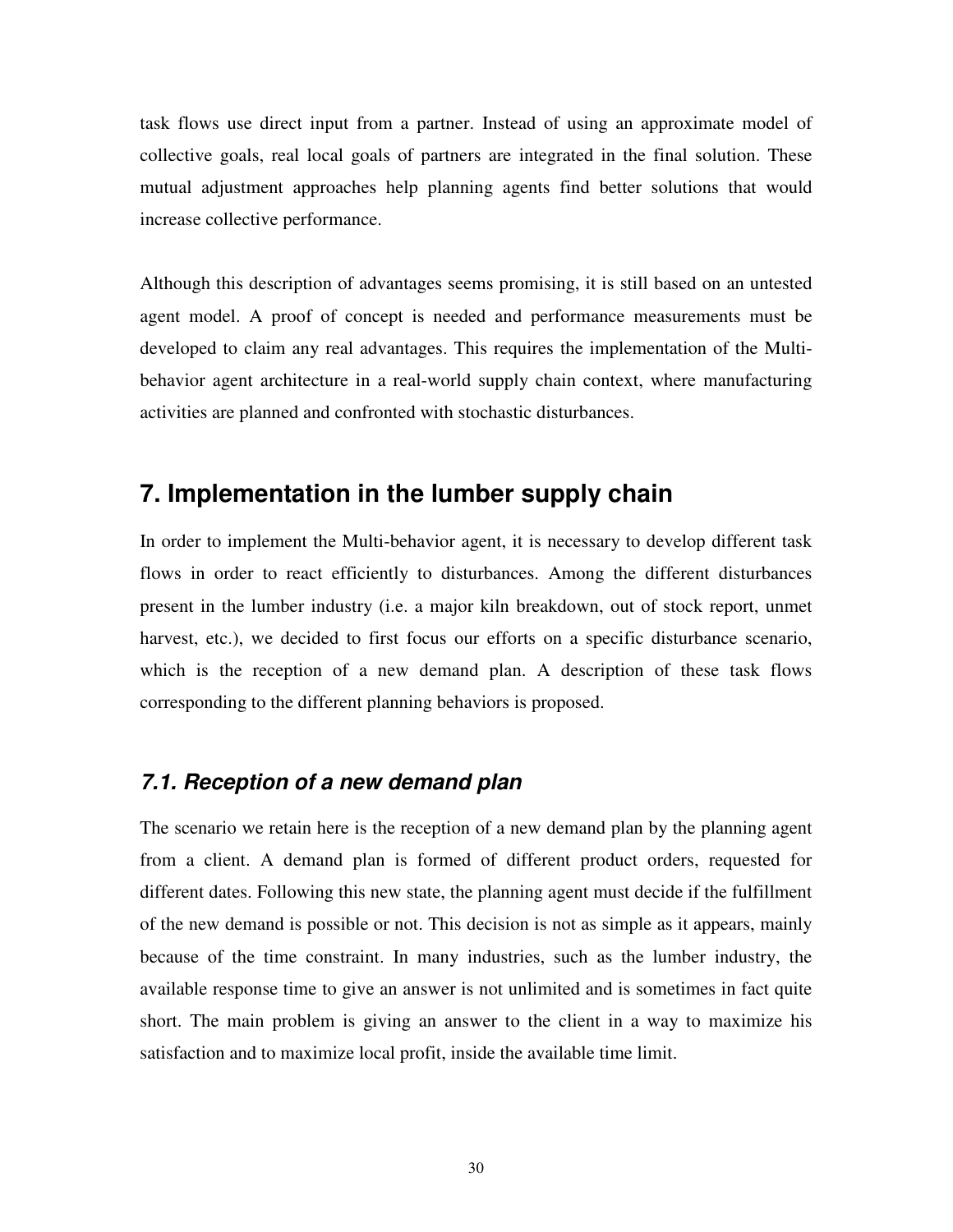When the available respond time is large, the best option is to run a full production planning similar to the one previously presented in figure 3. Because available time is rarely that large, alternative planning processes must be available. Also, when the agent decides it is not possible to accept client demand, if there is still available time, he can still try to find another solution. Alternative plans can be proposed to clients, considering the modifications needed in his production plan, the resource availability and the delivery dates requested. This is where the *Reaction*, *Anticipation* and *Negotiation* task flows are involved.

### **7.1.1. Agent planning reasoning flow**

In the agent planning phase, the agent must select the best task flow, using either a reactive or a deliberative path. Applied to the new demand plan scenario, the reasoning flow can be represented as in Figure 7. Upon reception of a new demand plan, the agent must first check if it corresponds to a special situation. If it is the case, it triggers a specific task flow (for example, task flow #1). Otherwise, a reasoning task is performed, in order to evaluate the utility of the available task flow and select the one with the highest utility. The selected task flow is then executed.



**Figure 7. Example of an Agent Planning reasoning flow**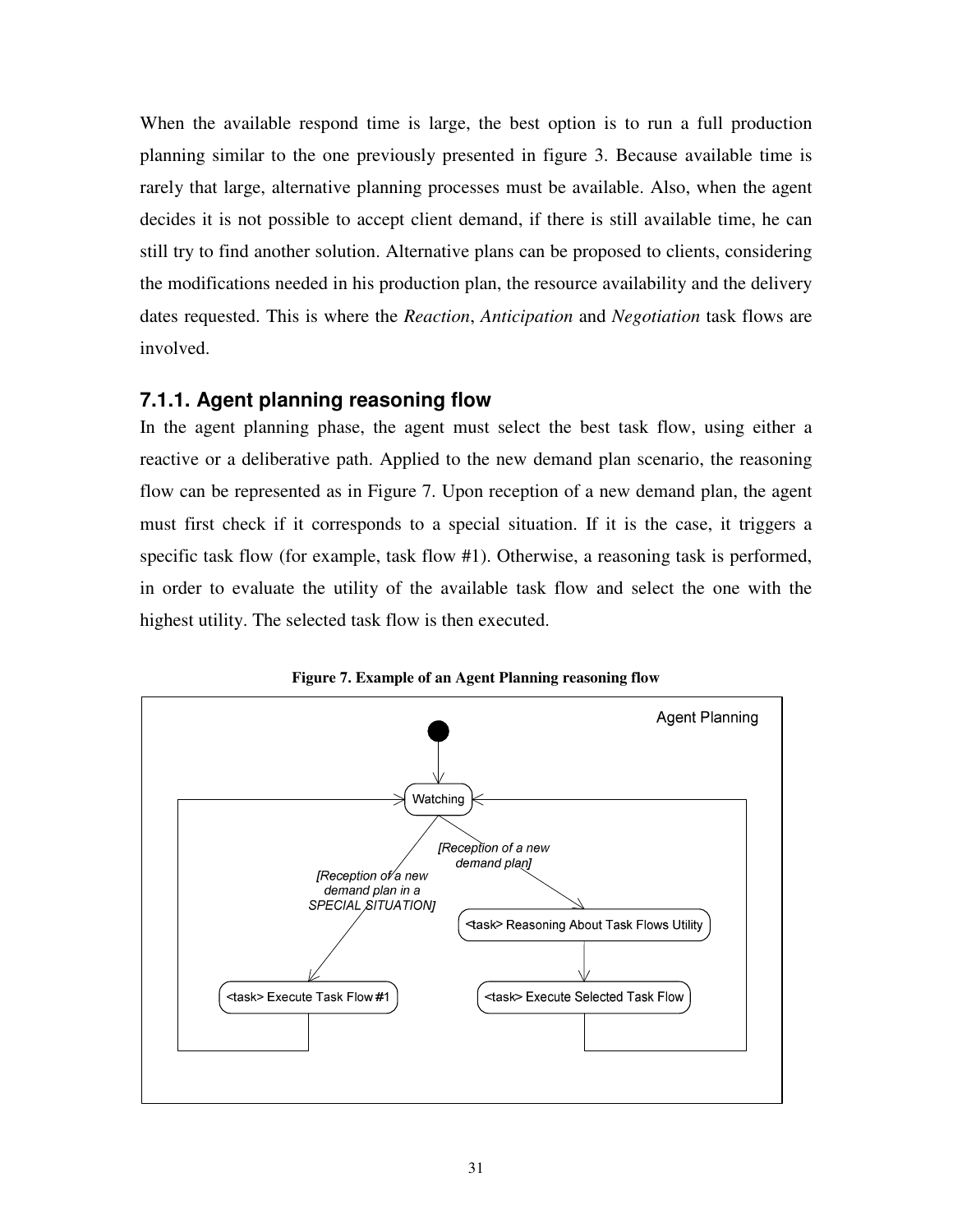#### **7.1.2. Reaction task flow**

All *Reaction* task flows require performing a production planning task. This can require building a new production plan or adapting the current one. The infinite production planning previously presented (first segment of Figure 3) is an example of a Reaction task flow triggered by reception of a new demand plan. Other Reaction task flows can be used in order to answer different needs. For example, instead of running a full infinite production planning, which takes quite a long time because suppliers have to send demand plans to their own suppliers, the agent can try to fill the new needs by reallocating available stocks. He can also re-allocate supplies previously reserved for other clients, without involving any new delay. Another option is to re-run a finite production planning task without asking for new supplies. Figure 8 presents an example of *Reaction* task flows.





### **7.1.3. Anticipation task flow**

As introduced previously, *Anticipation* task flows are about using a partner's model in order to guide production planning. When the planning agent receives a new demand plan, he can anticipate information from his client and supplier, in order to plan his production the best way possible. For example, because the experimental planning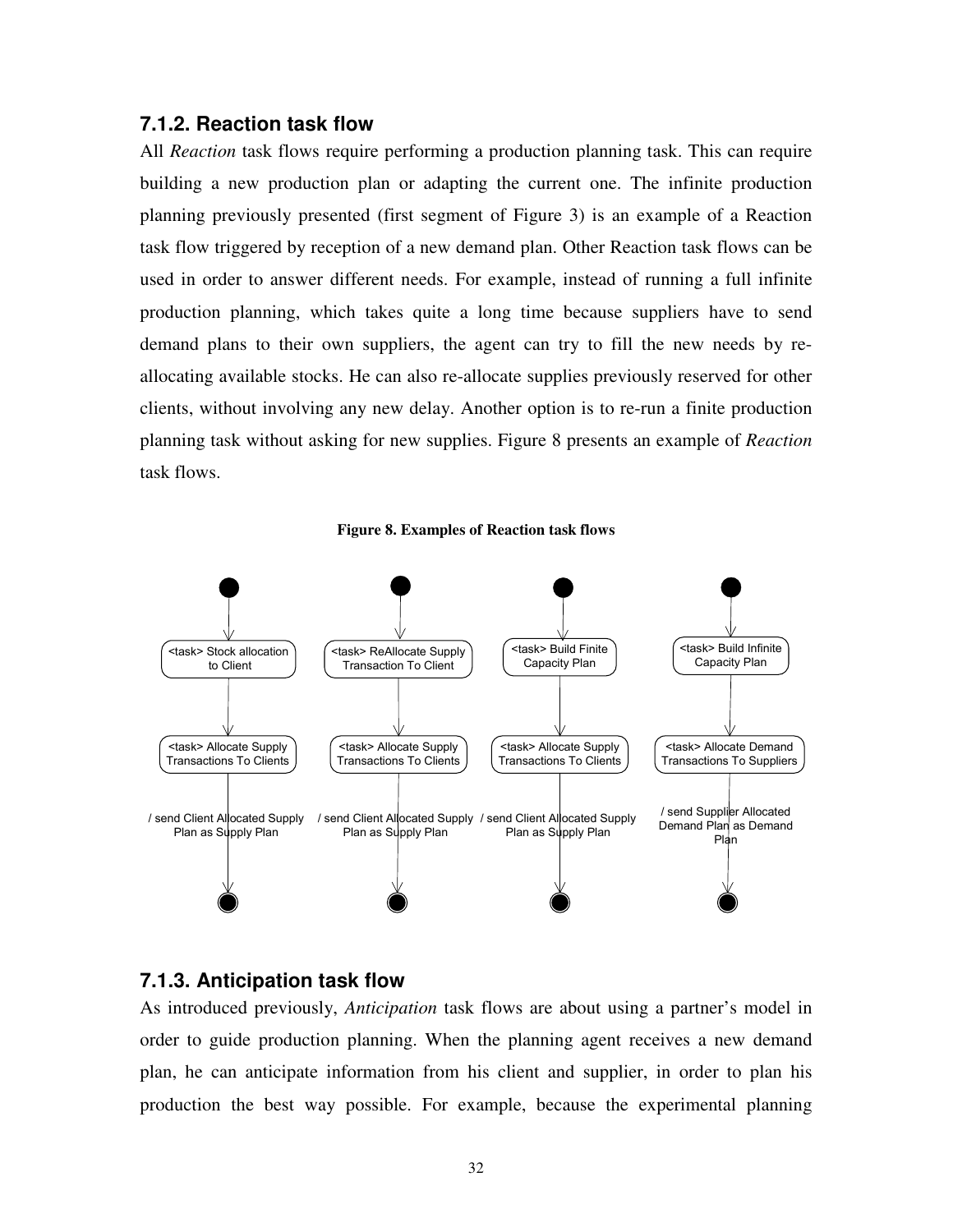platform proposes a mix of pull and push production (pull production is required by the client, while push production is offered by the supplier but not required by the client), the planning agent plans push production with the remaining production capacity. In this case, it is possible to anticipate client's needs for push production, following a model of his inventory. Also, the agent can anticipate his supplier's production capacity to create a demand plan (in pull production) in line with the capacity limit. Another example is the offer of alternative products. When the agent is not able to fulfill the demand plan from his client, he can offer substitute products that the client would possibly accept (for example sending higher grade products). Figure 9 presents examples of such task flows.





#### **7.1.4. Negotiation task flow**

The last behavior concerns direct communication with partners, in the form of a negotiation protocol. This behavior is preferred when a partner's model is incomplete or when the partner's input is needed. It is particularly useful in situations where the planning agent is not able to offer a positive answer to the client, but time is available to transmit production limits to the client. For example, if the agent is not able to produce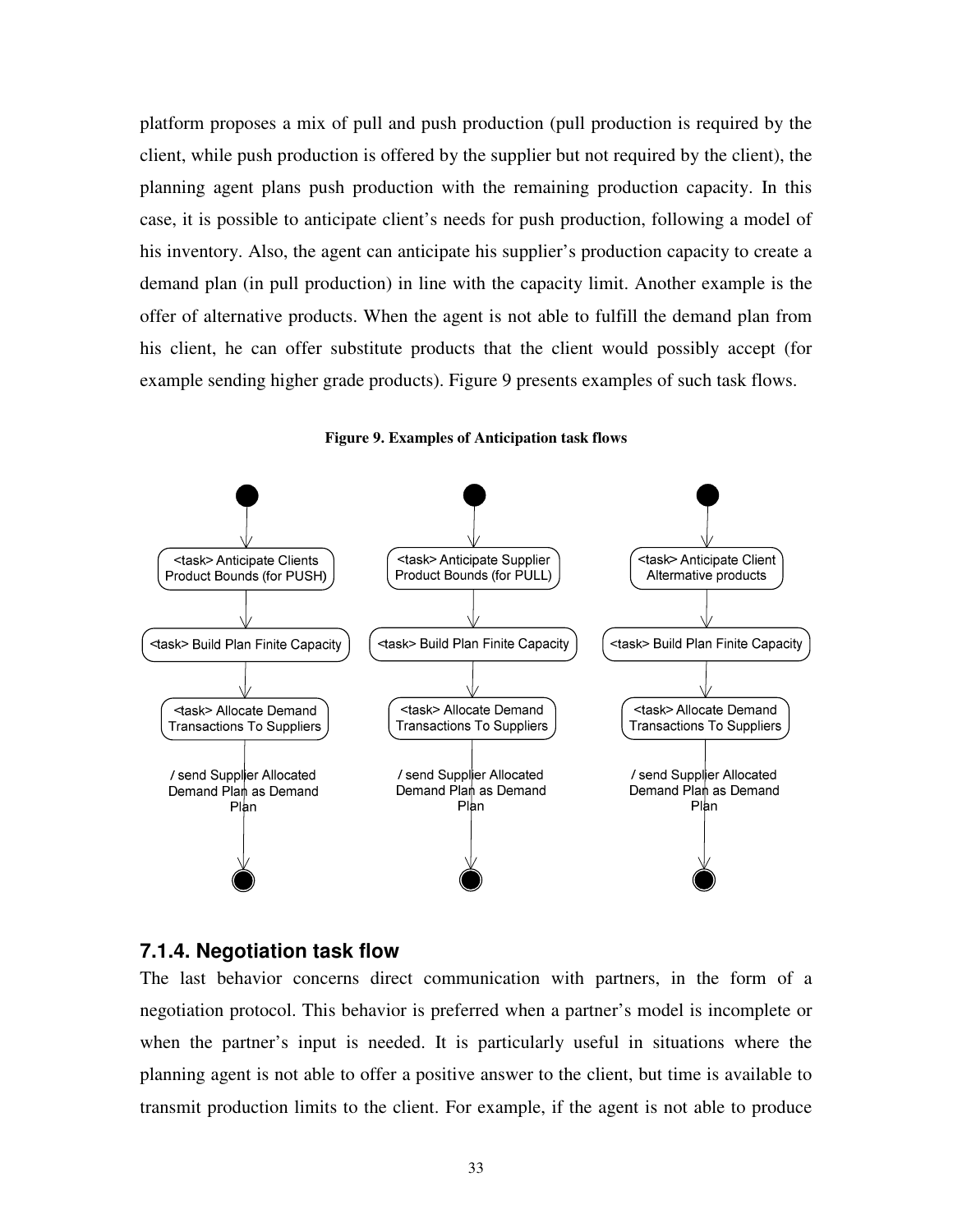what is asked in the demand plan, he can transmit a new set of boundaries, in order to give to the client new data to rerun a new demand plan. These boundaries can take the form of limits on specific products (for example, maximum of 2000 million board feet of pine on November 16). Upon reception of these new boundaries, the partner builds a new production plan in finite capacity using these new boundaries. After checking if these changes are acceptable or not for him, the partner will send an acceptance message or a new set of ultimatum boundaries on the same product. These ultimatum boundaries represent a final offer the initiator. If these last boundaries are not accepted, the deal is over and the demand plan is erased. Figure 10 presents an example of a *Negotiation* task flow.



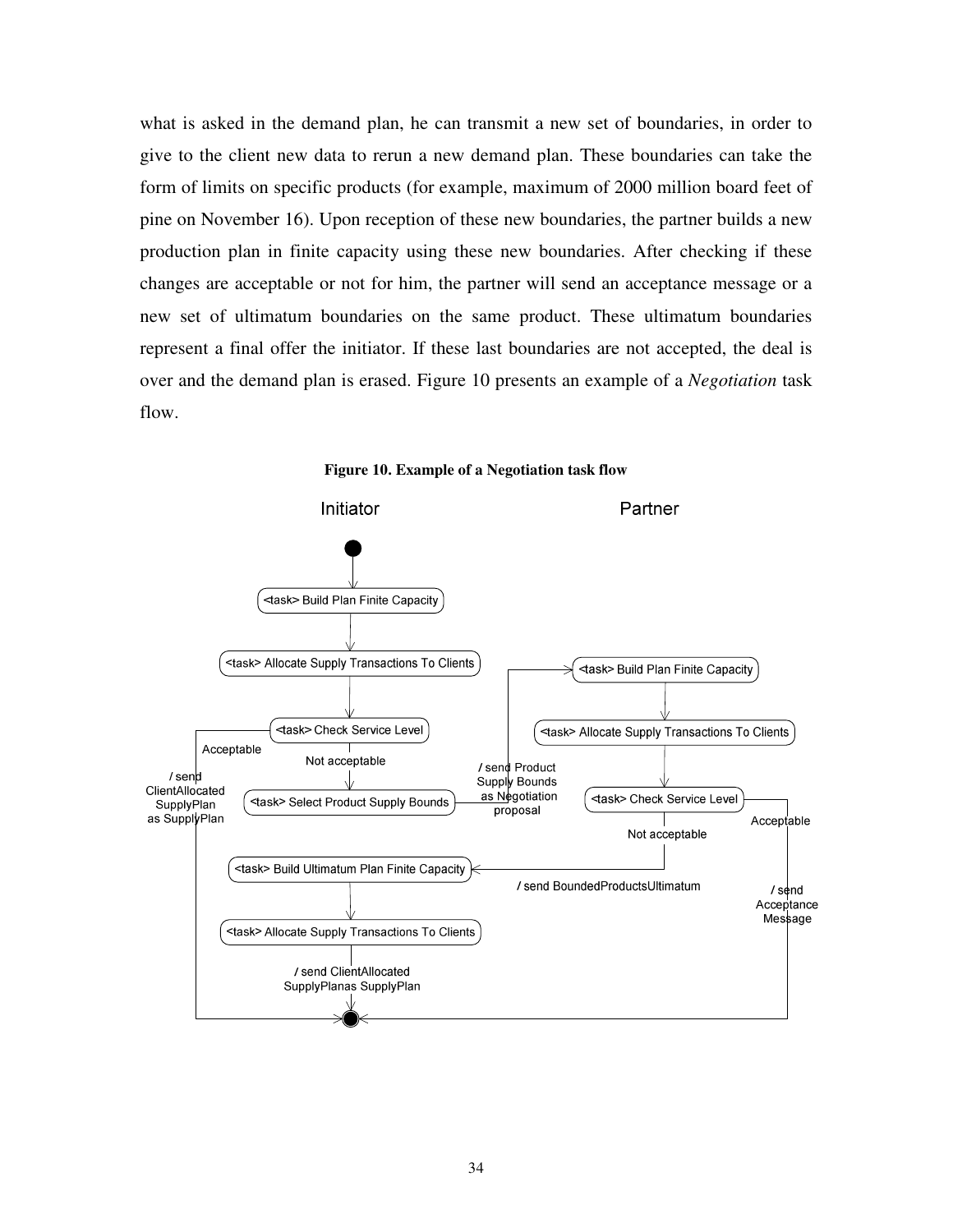#### **7.1.5. Scenario progress**

Based on this demand plan scenario and on the task flows presented (Figures  $8, 9, \& 10$ ), an example of the scenario progress can be described. In this case, the client gives a delay of one hour to accept or refuse his demand plan, and this new plan involves a total increase of 20% of the demand for this period on time. According to the Multi-behavior agent model (Figure 6), the first action taken by the planning agent is to plan what to do by evaluating which task flow is the most appropriate. With this short delay, the agent clearly does not have time for negotiation or infinite production planning (both requiring waiting time). The remaining options need to be evaluated using his utility function. The planning agent can try to fit the new demand plan into the current production plan by building a new finite production plan. Another possibility is to reassign stocks or on-line productions promised to another client to accommodate the new client. From the utility evaluation of these options, a decision is taken, such as building a finite production plan. The selected task flow is executed, resulting in the creation of a new supply plan for his client. If the client is completely satisfied, the demand plan is transmitted. If the client is not satisfied (meaning the planning agent is not able to deliver every product in time) and if there is still available time, another task flow can be performed. The agent reruns a new utility evaluation and tries to find a new solution. In this example, by reassigning supplies, the agent can find a way to fit the client's demand plan in. The agent updates his production plan and sends an acceptance message to his client.

This example demonstrates the planning possibilities of the Multi-behavior agent model and the advantages of using such an agent model in a supply chain planning system. By adapting his behavior to the situation, using reaction, anticipation or negotiation protocols, the agent can react promptly and use the best strategy for each different situation.

### *7.2. Simulation plan*

In order to prove the concept of the Multi-behavior agent and test its performance, implementation and simulation must be undertaken on the FOR@C experimental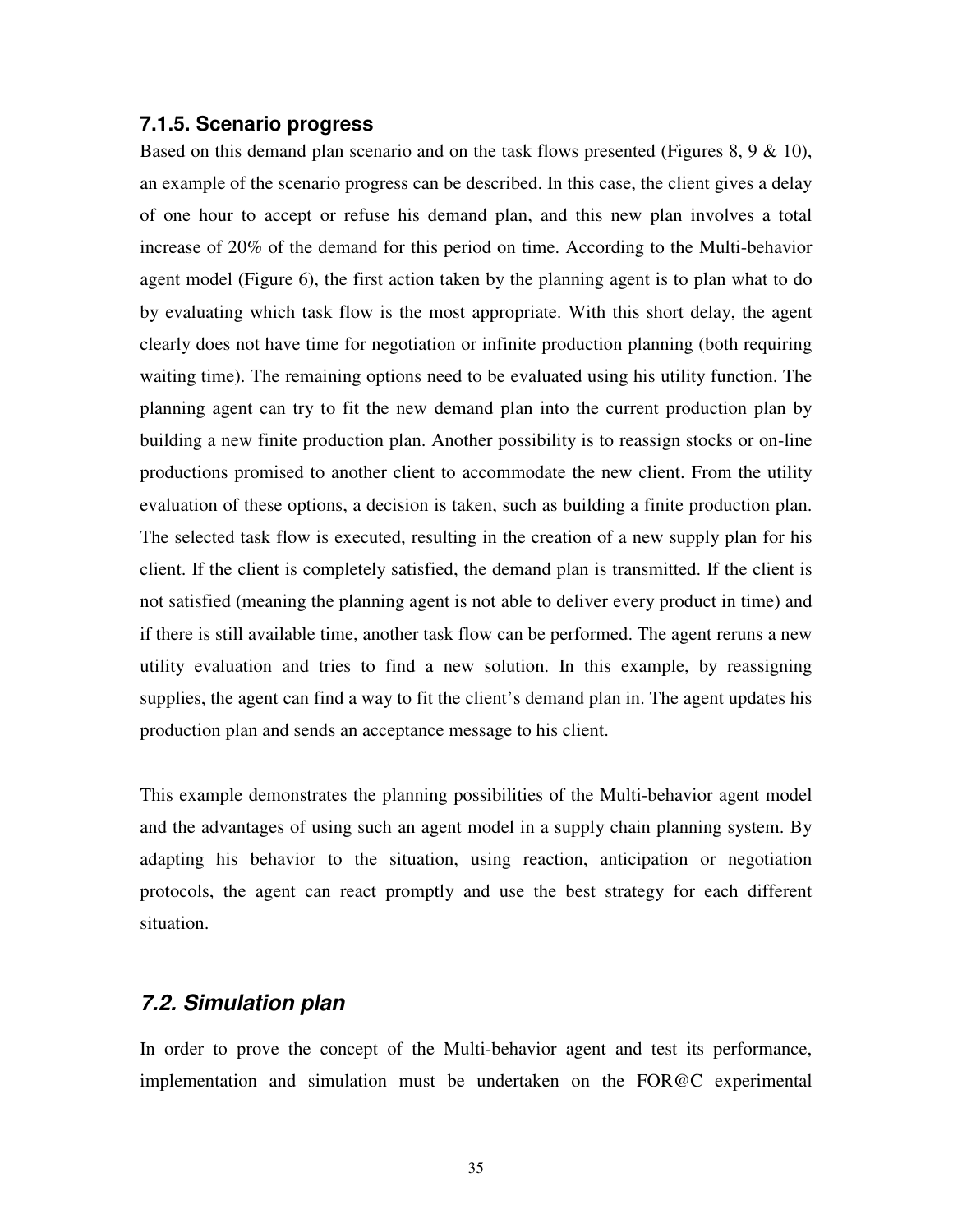platform. Implementation will be gradual and behaviors will be developed successively. The first implementation will be the *Reaction* work flows. This step includes the development of the agent planning capability, including the utility evaluation function. All reaction task flows must be created and tested independently. Also, performance statistics must be compiled for each of these task flows in order to give information about the chance of success of executing a task flow in a specific situation. At this stage, it will be possible to simulate all *Reaction* task flows on the experimental platform, by designing a supply chain made of *Reaction* planning agents (agents using only *Reaction* task flows). Performance tests will be possible by comparing key performance factors (i.e. resource use, rapidity of response, etc.) of this supply chain with the current implementation.

The second implementation will involve the *Anticipation* behavior. This includes the introduction of partners' models, in order to give the planning agent information about clients and suppliers. Here, testing will be possible by comparing a supply chain made with agents using exclusively *Anticipation* task flows with a *Reaction* supply chain and the current implementation. Comparison can also be made concerning priority given to a partner's model or on the local model. This will be used to decide whether to follow local or collective goals first.

The final implementation will be the *Negotiation* behavior. All *Negotiation* protocols will be developed, including convergence mechanisms to ensure reaching compromises. Again, comparison of performances will be possible with previously the mentioned supply chain configurations.

# **8. Conclusion**

Supply chain planning agent models which use the advantage of reactivity, utility evaluation, anticipation and negotiation, such as the Multi-behavior agent, can be a powerful tool to reach appreciated gains when implemented in a distributed planning system such as the FOR@C experimental platform. Following the conceptualization of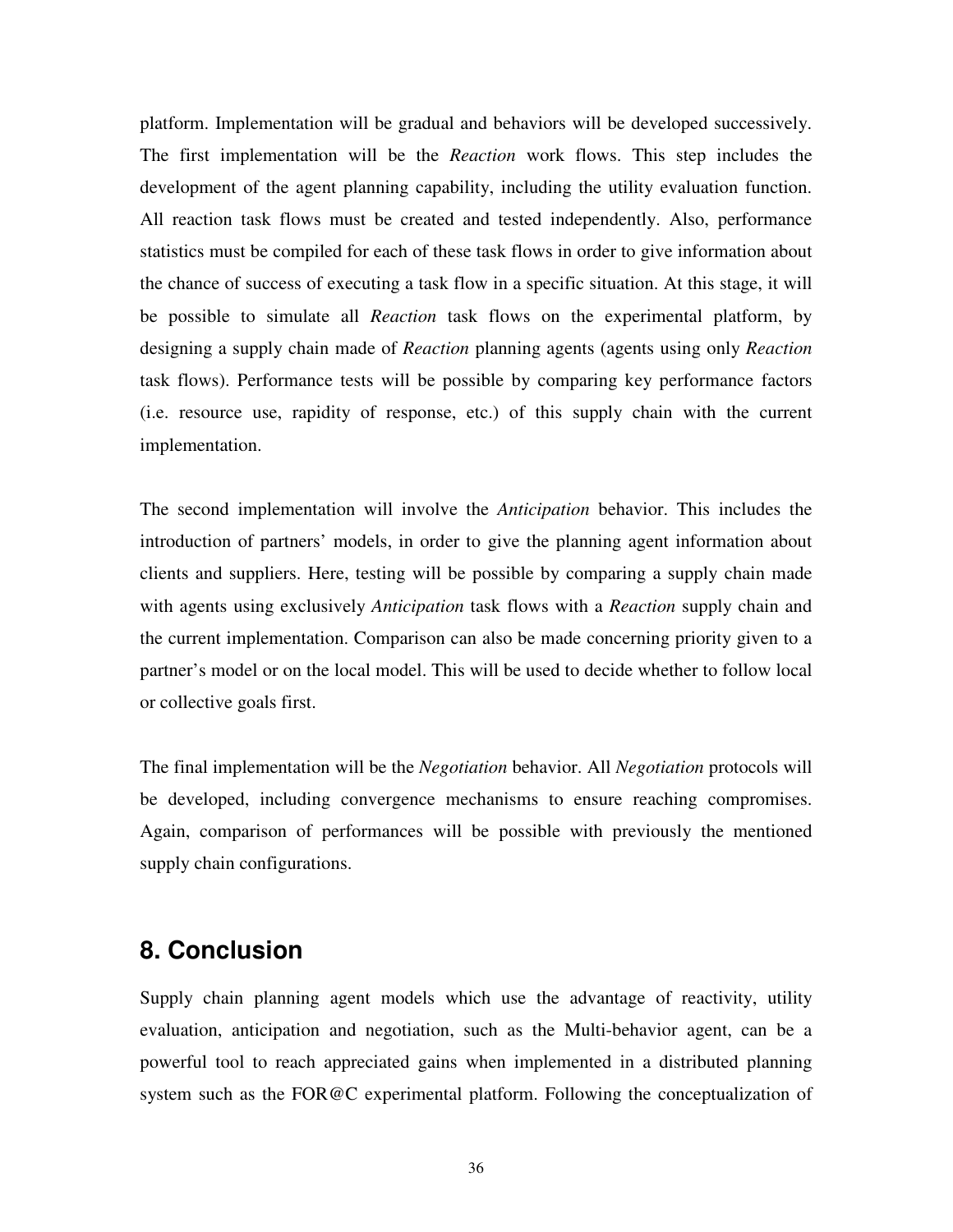the required intelligent behaviors and their implementation, future work is needed. For example, we intend to test different agent configurations in real-world planning situations to determine the different situations where specific behaviors react well and those where they react badly. In a different perspective, it will be of great interest to increase research efforts on the learning competency, with both its implications and impacts. A Multibehavior agent geared with learning abilities would be able to update its utility functions to modify its preference for an action which gave good results in the past. This is highly promising and should lead to an even more agile and performing supply chain.

# **Acknowledgement**

This work was funded by the FOR@C Research Consortium and the Natural Sciences and Engineering Research Council of Canada (NSERC).

# **References**

[1] C. Abid, S. D'Amours & B. Montreuil, "Collaborative order management in distributed manufacturing", International Journal of Production Research, vol. 42, no. 2, 2004, pp. 283-302

[2] R.J. Abumaizar & J.A. Svestka, "Rescheduling job shops under random disruptions", International Journal of Production Research, vol. 35, no. 7, 1997, pp. 2065-2082

[3] M.S. Akturk & E. Gorgulu, "Match-up scheduling under a machine breakdown", European Journal of Operational Research, vol. 112, 1999, pp. 81-97

[4] E. Alonso, M. D'Inverno, D. Kudenko, M. Luck & J. Noble, "Learning in multi-agent systems", The Knowledge Engineering Review, vol. 16, no.3, 2001, pp. 277-284

[5] H. Aytug, M.A. Lawley, K. McKay, S. Mohan & R. Uzsoy "Executing production schedules in the face of uncertainties: A review and some future directions", European Journal of Operational Research, vol. 161, 2005, pp. 86-110

[6] A. Azevedo, C. Toscano, J.P. Sousa, & A.L. Soares, "An advanced agent-based order planning system for dynamic networked enterprises", Production Planning & Control, Vol. 15, No.2, 2004, pp. 133- 144

[7] A. Barua, N. Raghavan, A. Upasani & R. Uzsoy, "Implementing global factory schedules in the face of stochastic disruptions", International Journal of Production Research, vol. 43, no. 4, 2005, pp. 793- 818

[8] R.A. Brooks, "A robust layered control system for a mobile robot", IEEE Journal of Robotics and Automation, vol. 2, no. 1, 1986, pp. 14-23

[9] S. Bussmann, N.R. Jennings & M. Wooldridge, Multiagent Systems for manufacturing Control: A Design Methodology, 2004, Springer-Verlag

[10] M. Caridi & S. Cavalieri, "Multi-agent systems in production planning and control: an overview", Production Planning & Control, vol. 15, no. 2, 2004, pp. 106-118

[11] L. Cloutier, J.M. Frayret, S. D'Amours, B. Espinasse & B. Montreuil, "A commitment-oriented framework for networked manufacturing co-ordination", International Journal of Computer Integrated Manufacturing, vol. 14, no. 6, 2001, pp. 522-534

[12] R.L. Daniels & P. Kouvelis, "Robust Scheduling to Hedge against Processing Time Uncertainty in Single-Stage Production", Management Science, vol. 41, no. 2, 1995, pp. 363-376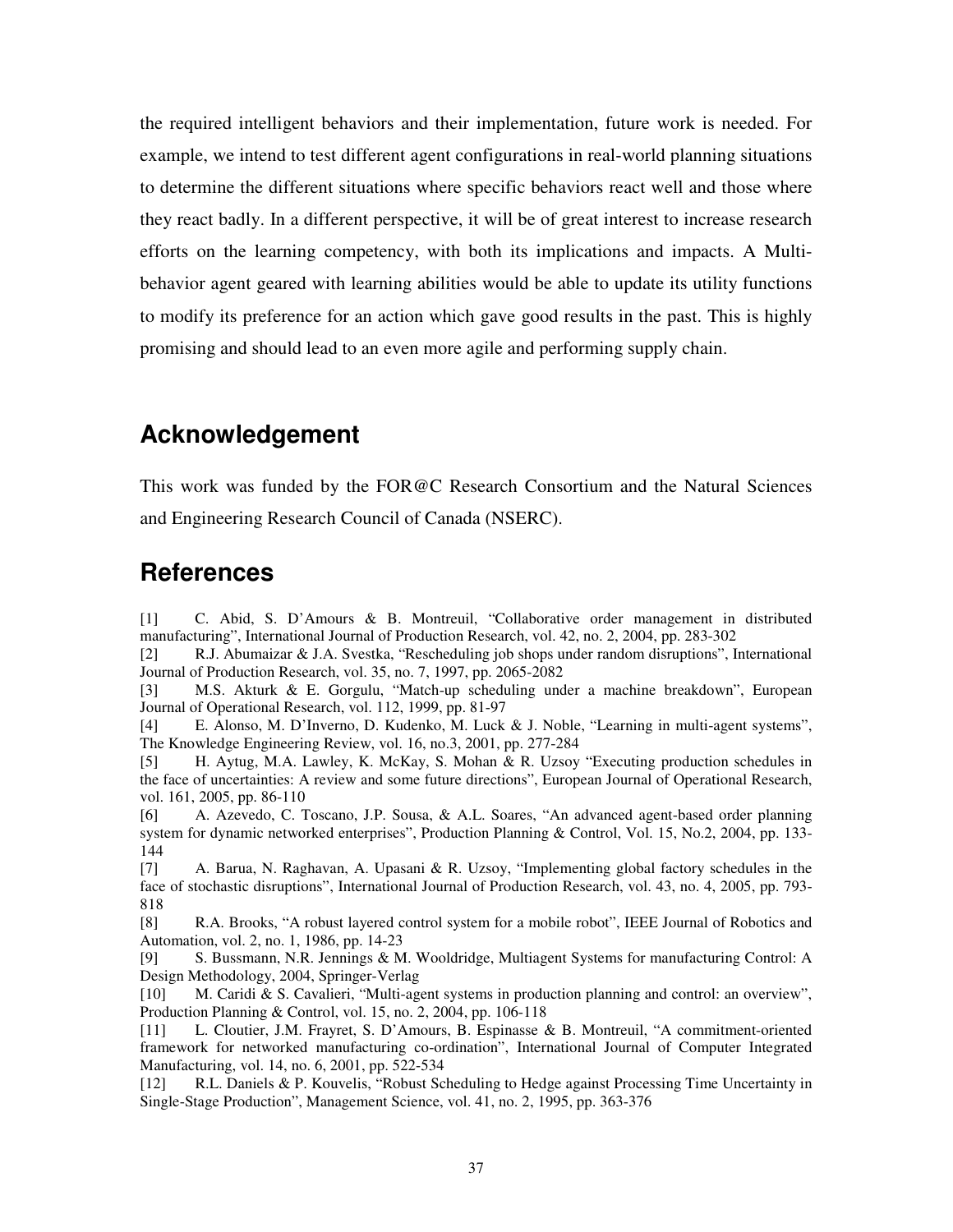[13] T. Davis, "Effective Supply Chain Management", Sloan Management Review, summer 1993, pp. 35-46

[14] G. Dudek & H. Stadtler, "Negotiation-based collaborative planning between supply chains partners", European Journal of Operational Research, vol. 163, 2005, pp. 668-687

[15] P.C. Fishburn, Utility Theory for Decision Making, 1970, John Wiley and Sons

[16] M. Fletcher, R.W. Brennan, D.H. Norrie & M. Fleetwood, "Reconfiguring processes in a holonic sawmill", 2001 IEEE International Conference on Systems, Man, and Cybernetics, vol.1, 2001, pp. 158-163

[17] M.S. Fox, M. Barbuceanu & R. Teigen, "Agent-Oriented Supply-Chain Management", International Journal of Flexible Manufacturing System, vol. 12, 2000, pp. 165-188

[18] J.M. Frayret, A conceptual framework to operate collaborative manufacturing networks, Doctoral thesis, Université Laval, 2002

[19] J.M. Frayret, S. D'Amours, A. Rousseau & S. Harvey, Agent-Based Supply Chain Planning In The Forest Products Industry, Working Paper Dt-2005-Jmf-1, Centor, Université Laval, 2005

[20] J.M. Frayret, S. D'Amours & B. Montreuil, "Coordination and Control in Distributed and Agent-Based Manufacturing Systems", Production Planning & Control, vol. 15, no. 1, 2004, pp. 42-54

[21] G. Gardner, Frames of mind: the theory of multiple intelligences, 1983, New York: Basic Books

[22] J. Gaudreault, J.M. Frayret, A. Rousseau, S. D'Amours, "Integrated planning and scheduling in a divergent production system with co production: a real-time perspective", Centre CENTOR, Université Laval, Working paper DT-2006-JMF-1, 2006

[23] T. Hoffmann, "The meanings of competency", Journal of European Industrial Training, vol. 23, no. 6, 1999, pp. 275-285

[24] R. Kerr & E. Szelke, Artificial Intelligence in Reactive Scheduling, 1995, Chapman & Hall

[25] H.L. Lee, V. Padmanabhan, S. Whang, "The Bullwhip Effect in Supply

Chains", Sloan Management Review, Spring 1997, pp. 93-102

[26] V. Marik, M. Pechoucek, O. Stepankova, "Social Knowledge in Multi-agent Systems", Multi-Agent Systems and Applications, ACAI 2001, LNAI 2086, 2001, Springer, pp. 211-245

[27] F.P. Maturana, W. Shen & D.H. Norrie, "Metamorph: An Adaptive Agent-Based Architecture for Intelligent Manufacturing", International Journal of Production Research, vol. 37, no. 10, 1999, pp. 2159- 2174

[28] B. Montreuil, J.M. Frayret & S. D'Amours, "A Strategic Framework for Networked Manufacturing", Computers in Industry, vol. 42, 2000, pp. 299-317

[29] J.P. Muller, "The Design of Intelligent Agents: A Layered Approach", Lecture Notes in Artificial Intelligence, LNAI 1177, 1996, Springer, Berlin

[30] A. Newell, "The Knowledge Level", Artificial Intelligence, vol. 18, 1982, pp. 87-127

[31] H.V.D Parunak, Practical and Industrial Applications of Agent-based Systems, 1998, Industrial Technology Institute

[32] M. Pechoucek, J. Vokrinek & P. Becvar, "ExPlanTech: Multiagent Support for Manufacturing Decision Making", IEEE Intelligent Systems, vol. 20, no. 1, 2005, pp. 67-74

[33] L. Pryor & G. Collins, "Planning for Contingencies: A Decision-based Approach", Journal of Artificial Intelligence Research, vol. 4, 1996, pp. 287-339

[34] A.S. Rao & M.P. Georgeff, "An abstract architecture for rational agents", In Proceedings of the Third International Conference on Principles of Knowledge Representation and Reasoning (KR'92), 1992, Boston, MA, pp. 439-449

[35] S. Russel & P. Norvig, Artificial Intelligence: A Modern Approach, Second Edition, 2003, Prentice Hall, New Jersey

[36] F. Salvador & C. Forza, "Individual competences and training needs for mass customization", In 3rd Interdisciplinary World Congress on Mass Customization and Customization, 2005, Hong Kong

[37] C. Schneeweiss, Distributed Decision Making, Second Edition, 2003, Springer-Verlag

[38] C. Schneeweiss & K. Zimmer, "Hierarchical coordination mechanisms within the supply chain", European Journal of Operational Research, vol. 153, 2004, pp. 687-703

[39] E. Szelke & G. Markus, "A blackboard based perspective of reactive scheduling", in Artificial Intelligence in Reactive Scheduling, 1995, Chapman & Hall

[40] W. Shen, F. Maturana & D.H. Norrie, "Enhancing the performance of an agent-based manufacturing system through learning and forecasting", Journal of Intelligent Manufacturing, vol.11, no. 4, 2000, pp. 365-380